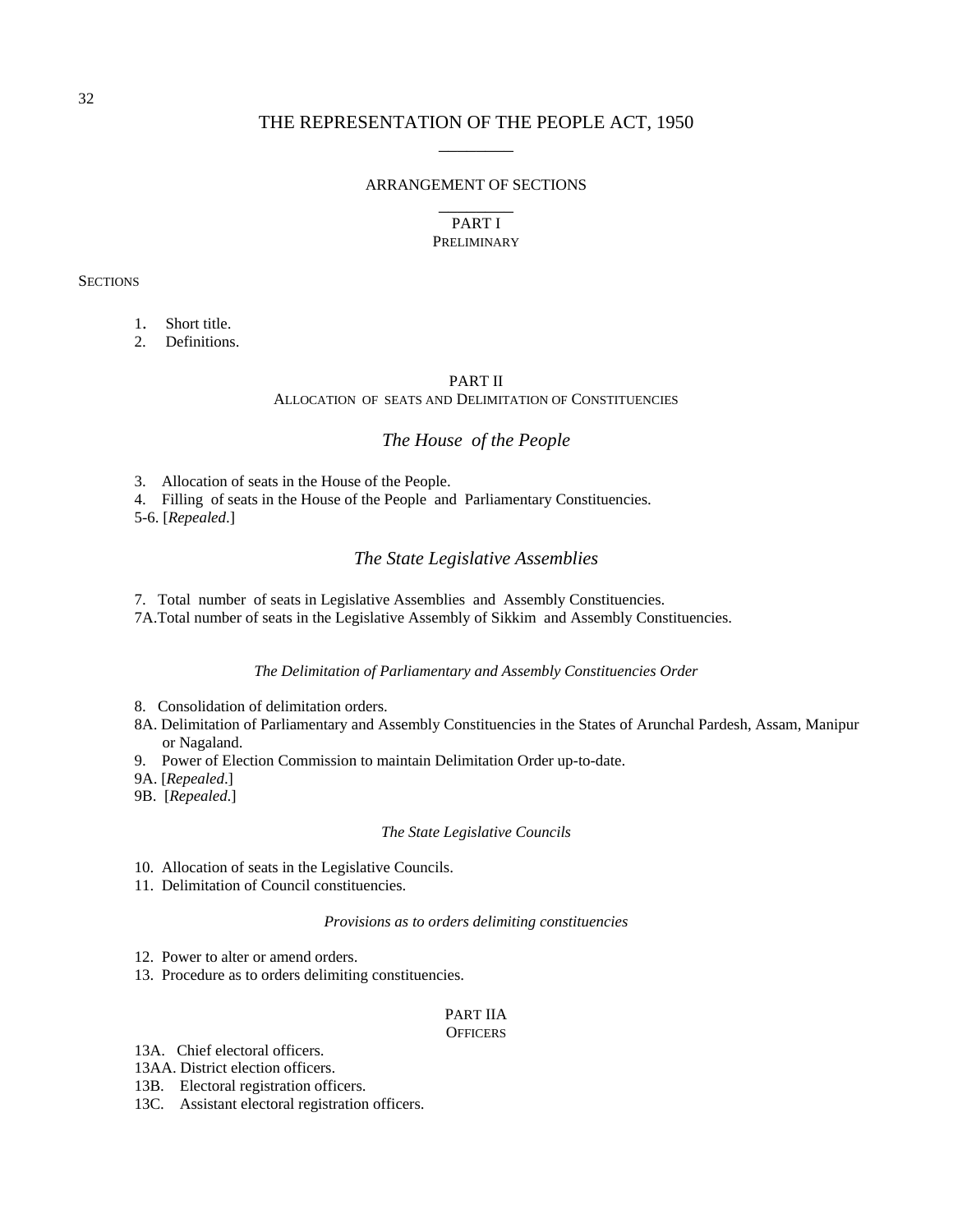**SECTIONS** 

13CC. Chief electoral officers, district election officers, etc., deemed to be on deputation to Election Commission.

# PART IIB

# ELECTORAL ROLLS FOR PARLIAMENTARY CONSTITUENCIES

13D. Electoral rolls for parliamentary constituencies.

#### PART III

#### ELECTORAL ROLLS FOR ASSEMBLY CONSTITUENCIES

- 14. Definitions.
- 15. Electoral roll for every constituency.
- 16. Disqualifications for registration in an electoral roll.
- 17. No person to be registered in more than one constituency.
- 18. No person to be registered more than once in any constituency.
- 19. Conditions of registration.
- 20. Meaning of "ordinarily resident".
- 20A. Special provisions for citizens of India residing outside India.
- 21. Preparation and revision of electoral rolls.
- 22. Correction of entries in electoral rolls.
- 23. Inclusion of names in electoral rolls.
- 24. Appeals.
- 25. Fee for applications and appeals.
- 25A. Conditions of registration as elector in Sangha constituency in Sikkim.

#### PART IV

### ELECTORAL ROLLS FOR COUNCIL CONSTITUENCIES

- 26. [*Repealed*.]
- 27. Preparation of electoral rolls for Council Constituencies.

#### PART IVA

#### MANNER OF FILLING SEATS IN THE COUNCIL OF STATES TO BE FILLED BY REPRESENTATIVES OF UNION TERRITORIES

27A. Constitution of electoral colleges for the filling of seats in the Council of States allotted to Union territories. 27B-27F. [*Repealed*.]

- 27G. Termination of membership of electoral college for certain disqualifications.
- 27H. Manner of filling of seats in the Council of States allotted to Union territories.
- 27-I. [*Repealed*.]
- 27J. Power of electoral colleges to elect notwithstanding vacancies therein.
- 27K. [*Repealed*.]

# PART V

#### **GENERAL**

- 28. Power to make rules.
- 29. Staff of local authorities to be made available.
- 30. Jurisdiction of civil courts barred.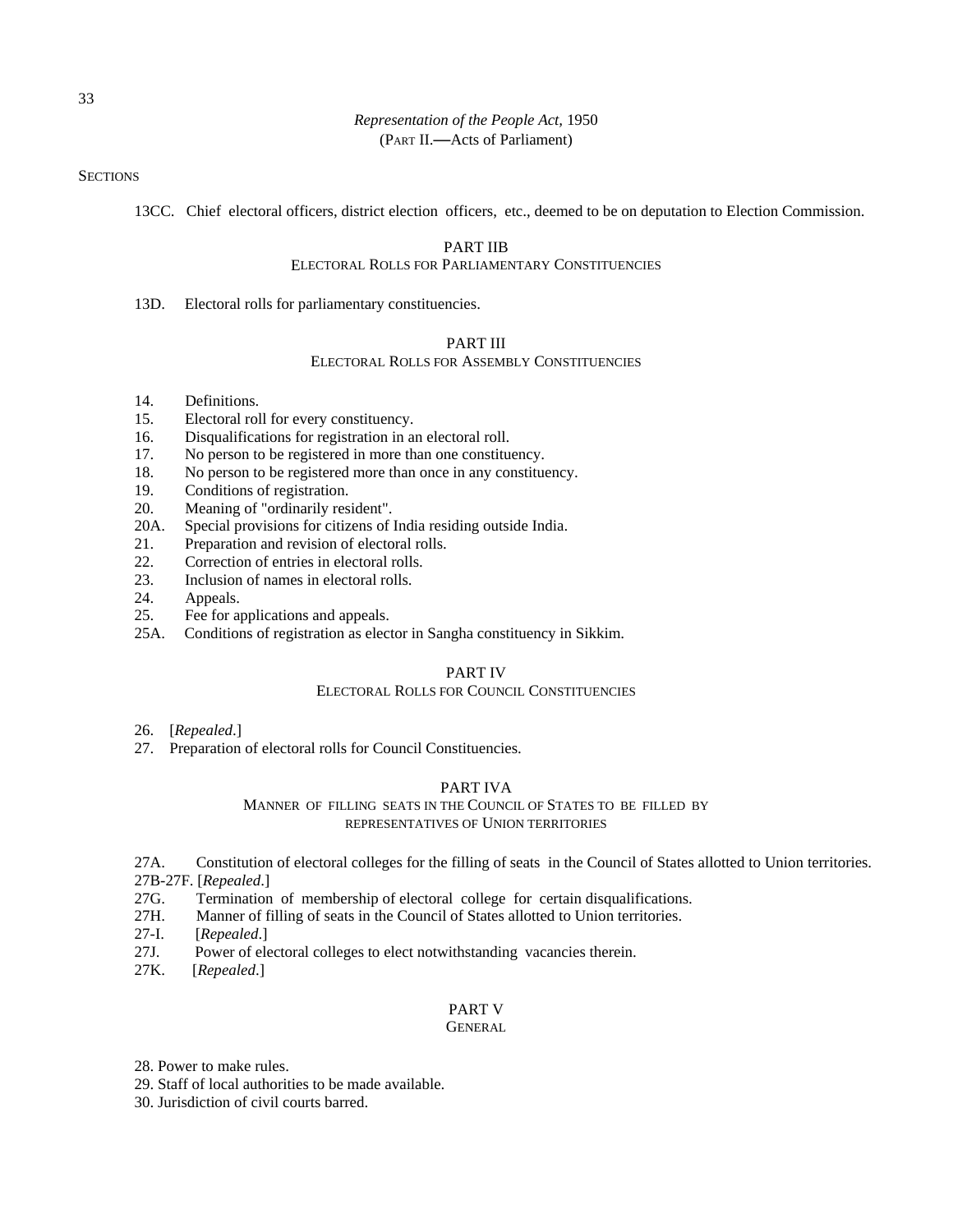**SECTIONS** 

- 31. Making false declarations.
- 32. Breach of official duty in connection with the preparation, etc., of electoral rolls.

THE FIRST SCHEDULE.**—**ALLOCATION OF SEATS IN THE HOUSE OF THE PEOPLE. THE SECOND SCHEDULE.**—**TOTAL NUMBER OF SEATS IN THE LEGISLATIVE ASSEMBLIES. THE THIRD SCHEDULE.**—**ALLOCATION OF SEATS IN THE LEGISLATIVE COUNCILS. THE FOURTH SCHEDULE.**—**LOCAL AUTHORITIES FOR PURPOSES OF ELECTIONS TO LEGISLATIVE COUNCILS. THE FIFTH SCHEDULE.**—**[REPEALED.] THE SIXTH SCHEDULE.**—** [REPEALED.] THE SEVENTH SCHEDULE.**—**[REPEALED.]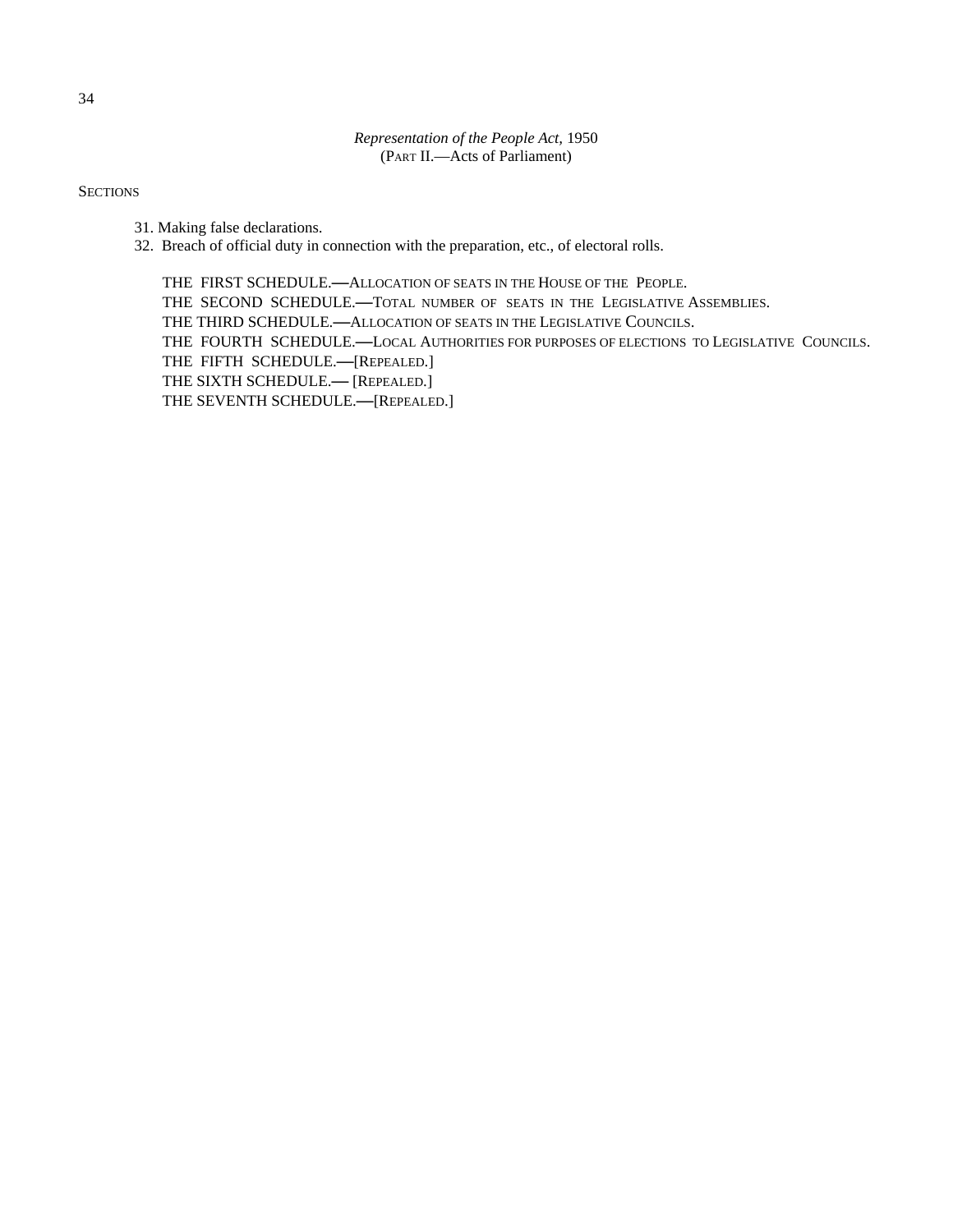# THE REPRESENTATION OF THE PEOPLE ACT, 1950 (43 OF 1950)

[12*th May*, 1950.]

An Act to provide the allocation of seats in, and the delimitation of constituencies for the purpose of election to, the House of the People and the Legislatures of States, the qualifications of voters at such elections, the preparation of electoral rolls,  $\frac{1}{1}$  [the manner of filling seats in the Council of States to be filled by representatives of <sup>2</sup>[Union territories]], and matters connected therewith.

BE it enacted by Parliament as follows:**—**

# PART I

# PRELIMINARY

**1. Short title. —**This Act may be called the Representation of the People Act, 1950.

**2. Definitions.**  $\rightarrow$  <sup>3\*</sup> \* \* In this Act, unless the context otherwise requires,

(a) "article" means an article of the Constitution;

(b) "Assembly constituency" means a constituency provided  ${}^{4}$ [by law] for the purpose of elections to the Legislative Assembly of a State;

(c) "Council constituency" means a constituency provided  ${}^{5}$ [by law] for the purpose of elections to the Legislative Council of a State;

 $6<sub>*</sub>$ 

 $*$   $*$   $*$   $*$   $*$   $*$   $*$   $*$   $*$ 

(*d*) "Election Commission" means the Election Commission appointed by the President under article 324;

(*e*) "order" means an order published in the Official Gazette;

(*f*) "Parliamentary constituency" means a constituency provided  $\binom{7}{1}$  [by law] for the purpose of elections to the House of the People;

 $8\,$  $*$   $*$   $*$   $*$   $*$   $*$   $*$   $*$   $*$ 

(*g*) "person" does not include a body of persons;

(*h*) "prescribed" means prescribed by rules made under this Act;

 $\int$ <sup>9</sup>[(*i*) "State" includes a Union territory;]

(*j*) "State Government", in relation to a Union territory, means the administrator thereof.

 $10*$  \* \* \* \* \* \* \*

\_\_\_\_\_\_\_\_\_\_\_\_\_\_\_\_\_\_\_\_\_\_\_\_\_\_\_\_\_\_\_\_\_\_\_\_\_\_\_\_\_\_\_\_\_\_\_\_\_\_\_\_\_\_\_\_\_\_\_\_\_\_\_\_\_\_\_\_\_\_\_\_\_\_\_\_\_\_\_\_\_\_

1. Ins. by Act 73 of 1950, s. 2.

<sup>2.</sup> Subs. by the Adaptation of Laws (No. 2) Order, 1956, for "Part C States".

<sup>3.</sup> The brackets and figure "(1)" omitted by Act 103 of 1956, s. 65.

<sup>4.</sup> Subs. by Act 2 of 1956, s. 2, for "by order made under section 9".

<sup>5.</sup> Subs. by the Adaptation of Laws (No. 2) Order, 1956, for "by order made under section 11".

<sup>6.</sup> Cl. (*cc*) ins. by Act 73 of 1950, s. 3 and omitted by Act 103 of 1956, s. 65.

<sup>7.</sup> Subs. by Act 2 of 1956, s. 2, for "by section 6 or by order made thereunder".

<sup>8.</sup> Cl. (*ff*) ins. by Act 67 of 1951, s. 2 was omitted by the North-Eastern Areas (Reorganisation) (Adaptation of Laws on Union Subjects) Order, 1974, s. 3 and Sch. (w.e.f. 21-1-1972).

 <sup>9.</sup> Subs. by s. 3 and Sch., *ibid*., for the former cl. (*i*) (w.e.f. 21-1-1972).

<sup>10.</sup> Sub-section (2) omitted by the Adaptation of Laws (No. 2) Order, 1956.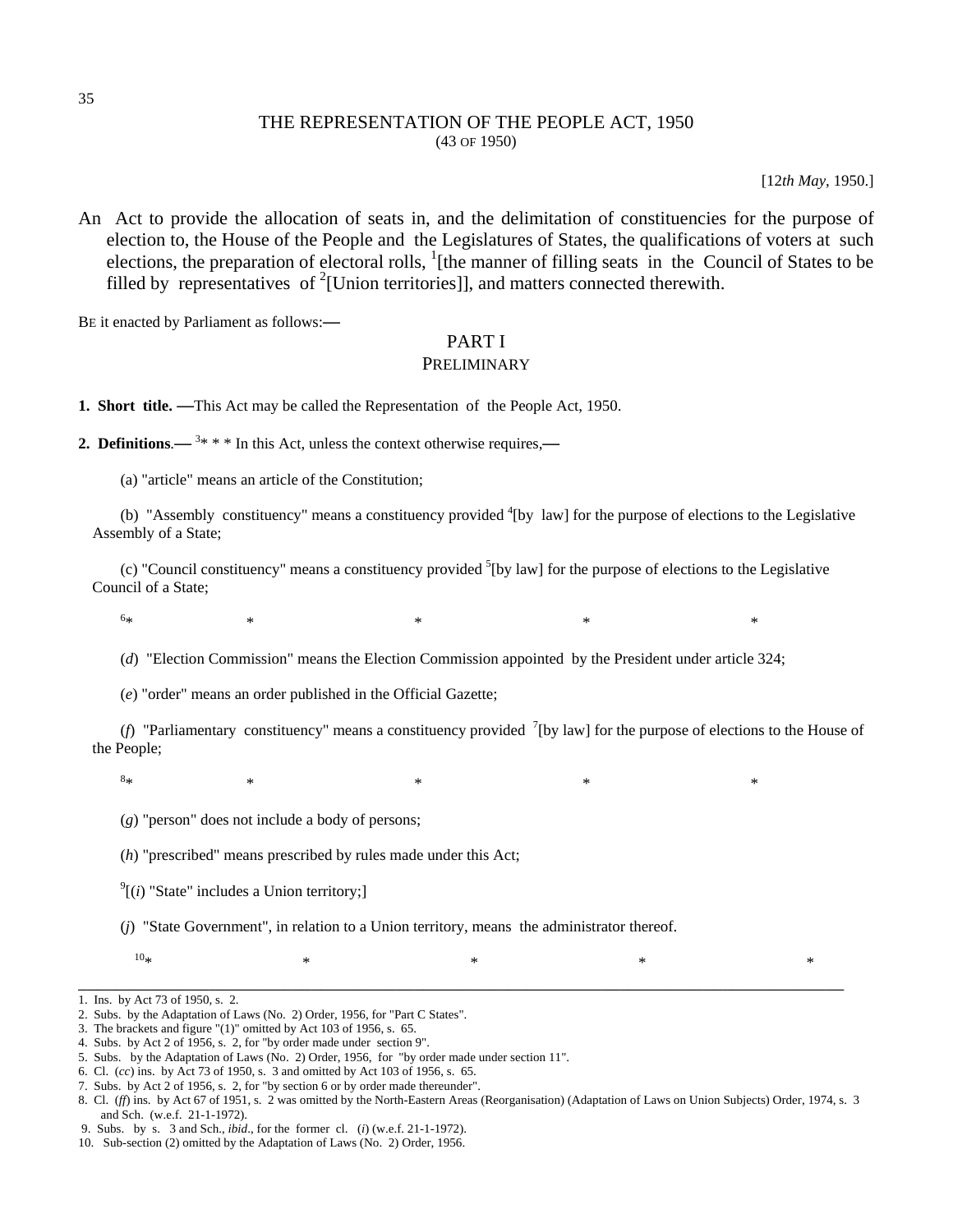# PART II

#### ALLOCATION OF SEATS AND DELIMITATION OF CONSTITUENCIES *The House of the People*

1 [**3. Allocation of seats in the House of the People**.**—**The allocation of seats to the States in the House of the People and the number of seats, if any, to be reserved for the Scheduled Castes and for the Scheduled Tribes of each State shall be as shown in the First Schedule.

#### **4. Filling of seats in the House of the People and parliamentary constituencies. —**<sup>2</sup> \* \* \* \* \*

 $3(2)$  All the seats in the House of the People allotted to the States under section 3 shall be seats to be filled by persons chosen by direct election from parliamentary constituencies in the States.]

(3) Every parliamentary constituency referred to in sub-section (2) shall be a single-member constituency.

(4) Every State to which only one seat is allotted under section 3 shall form one parliamentary constituency.

 $^{4}$ [(5) Save as provided in sub-section (4), the extent of all parliamentary constituencies except the parliamentary constituencies in the States of Arunachal Pradesh, Assam, Jharkhand, Manipur and Nagaland shall be as determined by the orders of the Delimitation Commission made under the provisions of the Delimitation Act, 2002 (33 of 2002) and the extent of the parliamentary constituencies in the States of Arunachal Pradesh, Assam, Jharkhand, Manipur and Nagaland shall be as provided for in the Delimitation of Parliamentary and Assembly Constituencies Order, 2008 having regard to the provisions of sections 10A and 10B of the Delimitation Act, 2002.]]

**5**. [*Parliamentary constituencies*.] *Rep. by the Representation of the People (Amendment) Act*, 1956 (2 *of* 1956), *s*. 4.

**6**. [*Delimitation of parliamentary constituencies*.] *Rep. by the Adaptation of Laws* (*No.* 2) *Order*, 1956.

#### *The State Legislative Assemblies*

 $5$ [7. Total number of seats in Legislative Assemblies and Assembly Constituencies.—(1)  $6$ [Subject to the provisions of  $\frac{7}{2}$ [sub-sections (*IA*), (*IB*) and (*IC*)], the total number of seats] in the Legislative Assembly of each State specified in the Second Schedule, to be filled by persons chosen by direct election from Assembly Constituencies, and the number of seats, if any, to be reserved for the Scheduled Castes and for the Scheduled Tribes of the State, shall be as shown in that Schedule:

Provided that for the period referred to in clause (2) of article 371A, the total number of seats allotted to the Legislative Assembly of the State of Nagaland shall be <sup>8</sup>[fifty-two], of which-

(a) 9[twelve seats] shall be allocated to the Tuensang district and shall be filled by persons chosen by the members of the regional council, referred to in that article, from amongst themselves in such manner as the Governor, after consulting that Council may, by notification in the Official Gazette, specify, and

\_\_\_\_\_\_\_\_\_\_\_\_\_\_\_\_\_\_\_\_\_\_\_\_\_\_\_\_\_\_\_\_\_\_\_\_\_\_\_\_\_\_\_\_\_\_\_\_\_\_\_\_\_\_\_\_\_\_\_\_\_\_\_\_\_\_\_\_\_\_\_\_\_\_\_\_\_\_\_\_\_\_

<sup>1.</sup> Subs. by Act 47 of 1966, s. 2, for ss. 3 and 4 (w.e.f. 14-12-1966).

<sup>2.</sup> Sub-section (1) omitted by Act 29 of 1975, s. 11 (w.e.f. 15-8-1975).

<sup>3.</sup> Subs. by s. 11, *ibid*., for sub-section (2) (w.e.f. 15-8-1975).

<sup>4.</sup> Subs. by Act 10 of 2008, s. 2, for sub-section (5) (w.e.f. 16-4-2008).

<sup>5.</sup> Subs. by Act 47 of 1966, s. 4, for s. 7 (w.e.f. 14-12-1966). Original ss. 8 and 9 were rep. by Act 2 of 1956, s. 5 and the Adaptation of Laws (No. 2) Order, 1956, respectively.

<sup>6.</sup> Subs. by Act 8 of 1980, s. 2, for certain words (w.e.f. 1-9-1979).

<sup>7.</sup> Subs. by Act 38 of 1992, s. 2, for "sub-sections (*1A*) and (*1B*)" (w.e.f. 5-12-1992).

<sup>8.</sup> Subs. by Act 61 of 1968, s. 4, for "forty-six".

<sup>9.</sup> Subs. by s. 4, *ibid*., for "six seats" .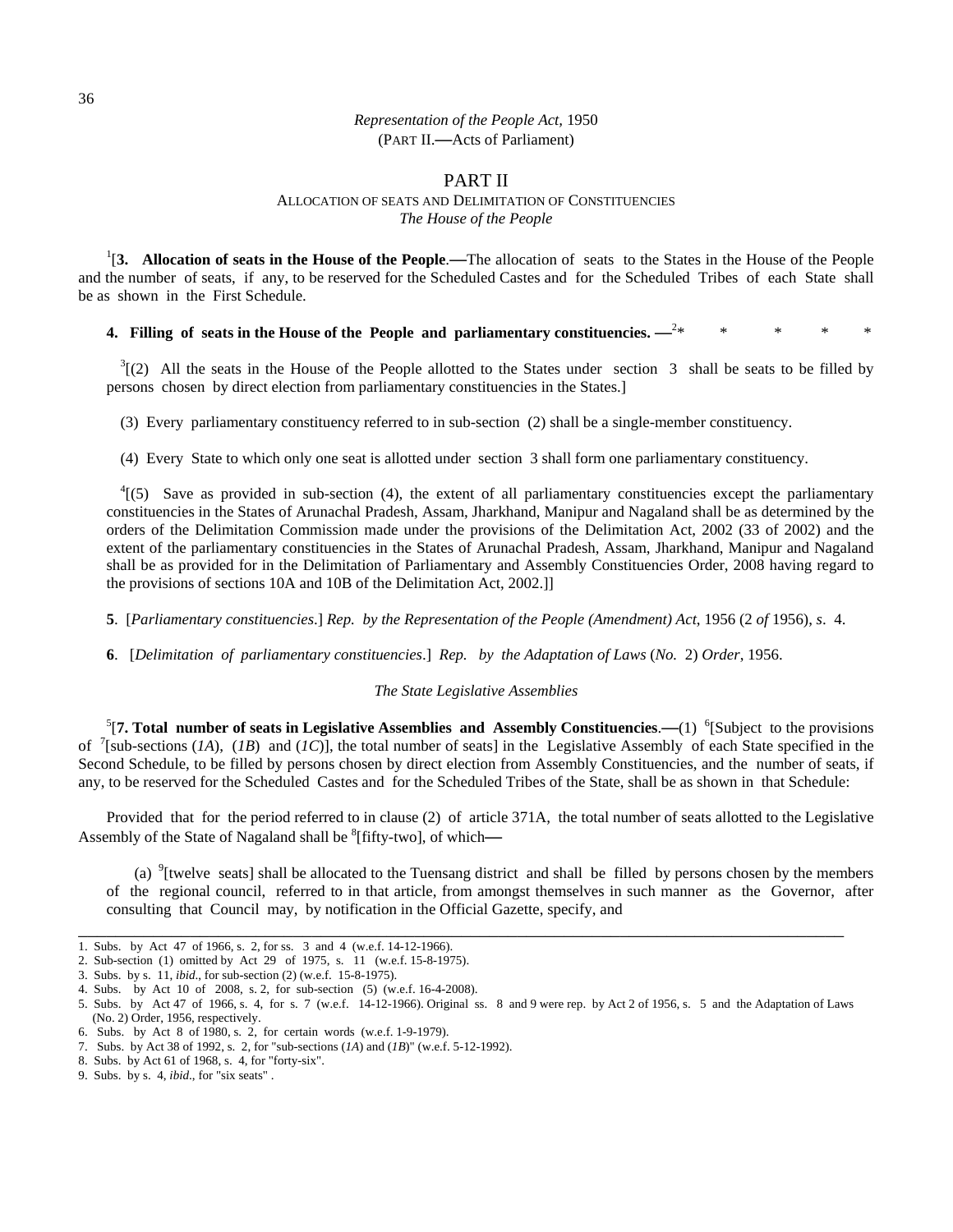(b) the remaining forty seats shall be filled by persons chosen by direct election from assembly constituencies in the rest of the State.

 $<sup>1</sup>[(IA)$  Notwithstanding anything contained in sub-section (1), the total number of seats in the Legislative Assembly</sup> of the State of Sikkim, to be constituted at any time after the commencement of the Representation of the People (Amendment) Act, 1980 (8 of 1980), to be filled by persons chosen by direct election from assembly constituencies shall be thirty-two, of which**—**

- (a) twelve seats shall be reserved for Sikkimese of Bhutia-Lepcha origin;
- (b) two seats shall be reserved for the Scheduled Castes of that State; and
- (c) one seat shall be reserved for the Sanghas referred to in section 25A.

*Explanation*.**—**In this sub-section "Bhutia" includes Chumbipa, Dopthapa, Dukpa, Kagatey, Sherpa, Tibetan, Tromopa and Yolmo.]

 $^{2}$ [(*1B*) Notwithstanding anything contained in sub-section (1), in the Legislative Assemblies of the States of Arunachal Pradesh, Meghalaya, Mizoram and Nagaland, to be constituted at any time after the commencement of the Representation of the People (Third Amendment) Act, 1987 (40 of 1987), **—**

(a)  $3$ [fifty-nine seats] shall be reserved for the Scheduled Tribes in the Legislative Assembly of the State of Arunachal Pradesh;

(b) fifty-five seats shall be reserved for the Scheduled Tribes in the Legislative Assembly of the State of Meghalaya;

(c) thirty-nine seats shall be reserved for the Scheduled Tribes in the Legislative Assembly of the State of Mizoram; and

(*d*) fifty-nine seats shall be reserved for the Scheduled Tribes in the Legislative Assembly of the State of Nagaland.]

 ${}^{4}$ [(*IC*) Notwithstanding anything contained in sub-section (1), twenty seats shall be reserved for the Scheduled Tribes in the Legislative Assembly of the State of Tripura to be constituted at any time after the commencement of the Representation of the People (Amendment) Act, 1992 (38 of 1992).]

(2) Every assembly constituency referred to  ${}^{5}$ [in sub-section (1) or sub-section (*1A*)] shall be a single-member constituency.

 ${}^{6}$ [(3) The extent of each assembly constituency in all the States and Union Territories except the assembly constituencies in the States of Arunachal Pradesh, Assam, Jharkhand, Manipur and Nagaland shall be as determined by the orders of the Delimitation Commission made under the provisions of the Delimitation Act, 2002 (33 of 2002) and the extent of each assembly constituency in the States of Arunachal Pradesh, Assam, Jharkhand, Manipur and Nagaland shall be as provided for in the Delimitation of Parliamentary and Assembly Constituencies Order, 2008 having regard to the provisions of sections 10A and 10B of the Delimitation Act, 2002 (33 of 2002).]

 $T/A$ . [**7A. Total number of seats in the Legislative Assembly of Sikkim and Assembly constituencies**.**—**(1) Notwithstanding anything contained in section 7, in the Legislative Assembly of the State of Sikkim [deemed under the Constitution (Thirty-sixth Amendment) Act, 1975 to be the Legislative Assembly of that State duly constituted], the total number of seats to be filled by persons chosen by direct election from Assembly constituencies shall be 32.

\_\_\_\_\_\_\_\_\_\_\_\_\_\_\_\_\_\_\_\_\_\_\_\_\_\_\_\_\_\_\_\_\_\_\_\_\_\_\_\_\_\_\_\_\_\_\_\_\_\_\_\_\_\_\_\_\_\_\_\_\_\_\_\_\_\_\_\_\_\_\_\_\_\_\_\_\_\_\_\_\_\_\_\_\_

<sup>1.</sup> Ins. by Act 8 of 1980, s. 2 (w.e.f. 1-9-1979).

<sup>2.</sup> Ins. by Act 40 of 1987, s. 2 (w.e.f. 22-9-1987).

<sup>3.</sup> Subs. by Act 10 of 2008, s. 3, for "thirty-nine seats" (w.e.f. 16-4-2008).

<sup>4.</sup> Ins. by Act 38 of 1992, s. 2 (w.e.f. 5-12-1992).

<sup>5.</sup> Subs. by Act 8 of 1980, s. 2, for "in sub-section (1)" (w.e.f. 1-9-1979).

<sup>6.</sup> Subs. by Act 10 of 2008, s. 3, for sub-section (3).

<sup>7.</sup> Ins. by Act 10 of 1976, s. 2 and Sch. (w.e.f. 9-9-1975).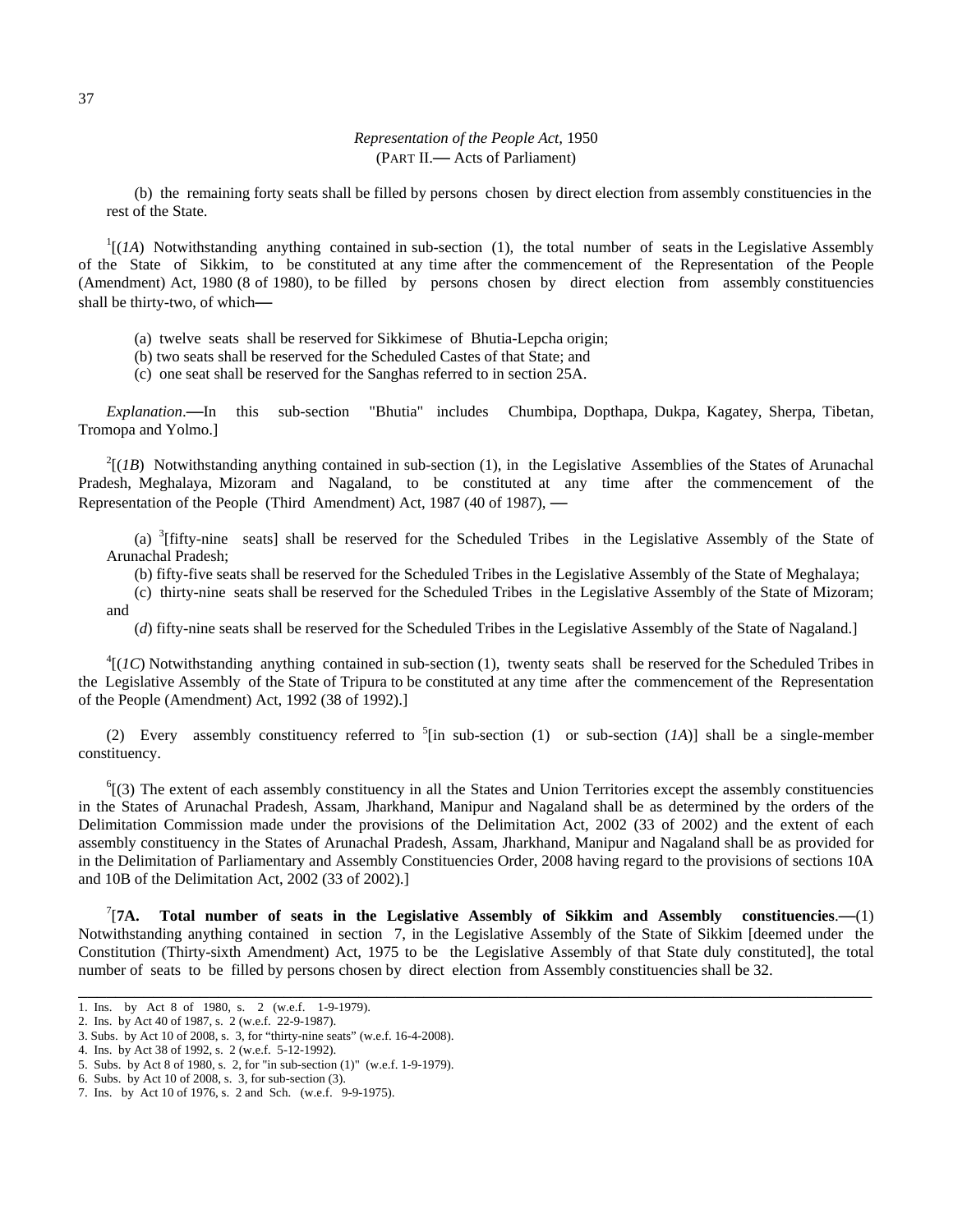(2) Every Assembly constituency referred to in sub-section (1) shall be a single-member constituency.

(3) In the Legislative Assembly so deemed to be duly constituted, the extent of each constituency and the reservation of seats shall be as provided for immediately before the commencement of the Constitution (Thirty-sixth Amendment) Act, 1975.]

#### *The Delimiation of Parliamentary and Assembly Constituencies Order*

**8. Consolidation of delimitation orders**.  $\frac{1}{1}(1)$  Having regard to all the orders referred to in sub-section (5) of section 4 and sub-section (3) of section 7 relating to the delimitation of parliamentary and assembly constituencies in all States and Union Territories, except the States of Arunachal Pradesh, Assam, Jharkhand, Manipur and Nagaland, made by the Delimitation Commission and published in the Official Gazette, the Election Commission shall—

(a) after making such amendments as appear to it to be necessary for bringing up-to-date the description of the extent of the parliamentary and assembly constituencies as given in such orders, without, however, altering the extent of any such constituency;

(b) after taking into account the provisions of the Delimitation of Parliamentary and Assembly Constituencies Order, 1976, as made applicable pursuant to the orders made by the President under section 10A of the Delimitation Act, 2002 (33 of 2002) relating to delimitation of parliamentary and assembly constituencies in the States of Arunachal Pradesh, Assam, Manipur and Nagaland, and the provisions of section 10B of the said Act relating to delimitation of parliamentary and assembly constituencies in the State of Jharkhand,

consolidate all such orders into one single order to be known as the Delimitation of Parliamentary and Assembly Constituencies Order, 2008 and shall send authentic copies of that Order to the Central Government and to the Government of each State having a Legislative Assembly; and thereupon that Order shall superseed all the orders referred to in sub-section (5) of section 4 and sub-section (3) of section 7 and shall have the force of law and shall not be called in question in any court.]

(2) As soon as may be, after the said Order is received by the Central Government or by the Government of a State, that Government shall cause it to be laid before the House of the People or, as the case may be, the Legislative Assembly of the State.

 $2^2$ [(3) The consolidation under sub-section (1) of the orders referred to in sub-section (5) of section 4, or as the case may be, sub-section (3) of section 7 shall not,  $\frac{3}{8}$  as provided in sub-section (5) of section 10 of the Delimitation Act, 2002 (33 of 2002)], affect the representation in, and the territorial constituencies of, the House of the People or the Legislative Assembly of the State existing on the date of publication in the Gazette of India of any such order or orders as may be relevant.]

4 **[8A. Delimitation of Parliamentary and Assembly Constituencies in the States of Arunachal Pradesh, Assam, Manipur or Nagaland.**— (1) If the President is satisfied that the situation and the conditions prevailing in the States of Arunachal Pradesh, Assam, Manipur or Nagaland are conducive for the conduct of delimitation exercise, he may, by order, rescind the deferment order issued under the provisions of section 10A of the Delimitation Act, 2002 (33 of 2002) in relation to that State, and provide for the conduct of delimitation exercise in the State by the Election Commission.

 (2) As soon as may be after the deferment order in respect of a State is rescinded under sub-section (1), the Election Commission may, by order, determine—

(a) the parliamentary constituencies into which such State to which more than one seat is allotted in the First Schedule shall be divided;

\_\_\_\_\_\_\_\_\_\_\_\_\_\_\_\_\_\_\_\_\_\_\_\_\_\_\_\_\_\_\_\_\_\_\_\_\_\_\_\_\_\_\_\_\_\_\_\_\_\_\_\_\_\_\_\_\_\_\_\_\_\_\_\_\_\_\_\_\_\_\_\_\_\_\_\_\_\_\_\_\_\_\_\_

(b) the extent of each constituency; and

(c) the number of seats, if any, reserved for the Scheduled Castes or the Scheduled Tribes.

<sup>1.</sup> Subs. by Act 10 of 2008, s. 4. for sub-section (1) (w.e.f. 16-4-2008).

<sup>2.</sup> Ins. by Act 88 of 1976, s. 4.

<sup>3.</sup> Subs. by Act 10 of 2008, s. 4, for certain words.

<sup>4.</sup> Ins. by s. 5, *ibid.*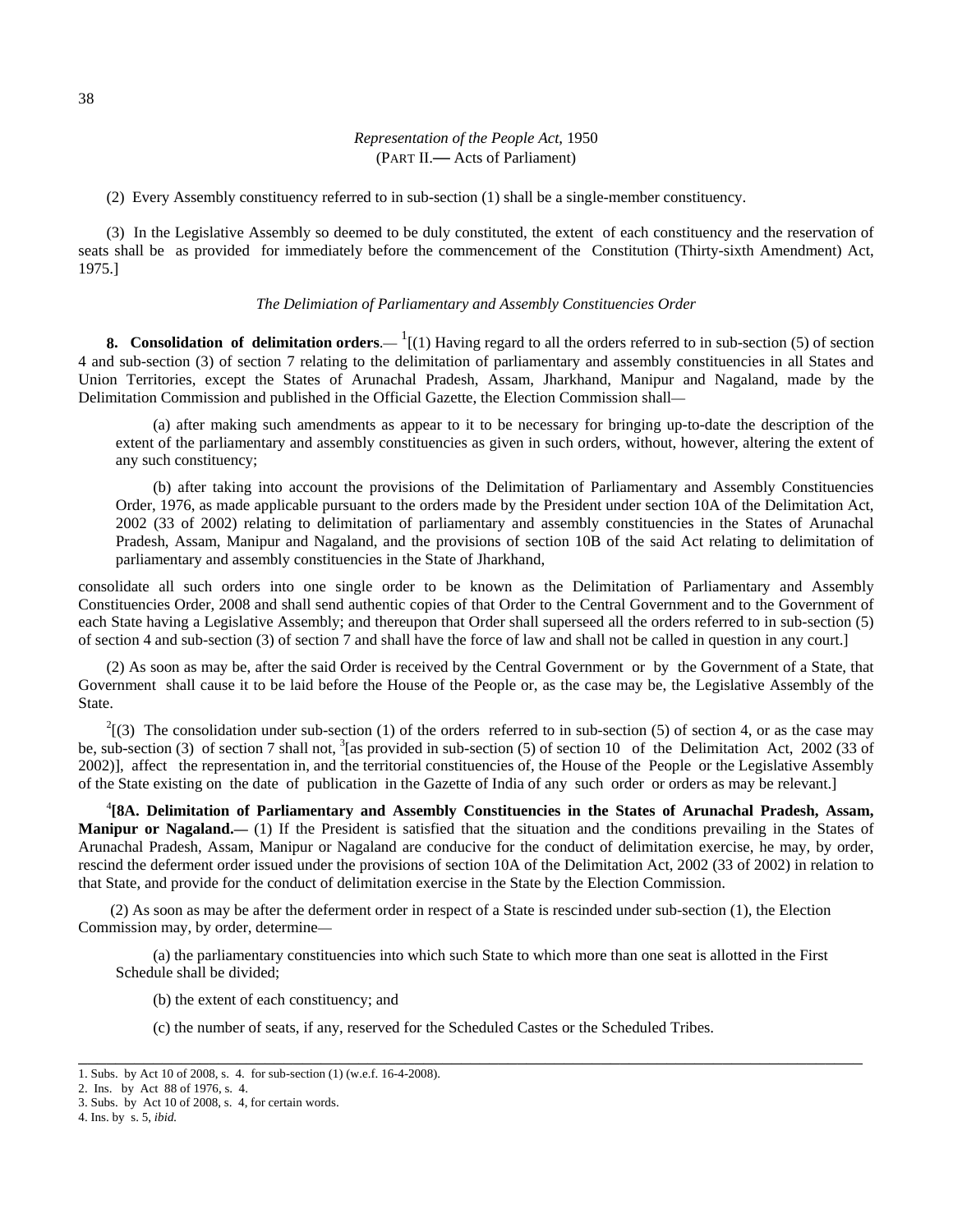(*3*) As soon as may be after the deferment order in respect of a State is rescinded under sub-section (*1*), the Election Commission may, by order, determine—

(*a*) the assembly constituencies into which such State shall be divided for the purpose of elections to the Legislative Assembly of that State;

(*b*) the extent of each constituency; and

(*c*) the number of seats, if any, reserved for the Scheduled Castes or the Scheduled Tribes.

 (*4*) Subject to the provisions of sub-section (*1*), the Election Commission shall, having regard to the provisions of the Constitution and the principles specified in clauses (*c*) and (*d*) of sub-section (*1*) of section 9 of the Delimitation Act, 2002 (33 of 2002) determine the parliamentary and assembly constituencies in the States of Arunachal Pradesh, Assam, Manipur and Nagaland in which seats shall be reserved, if any, for the Scheduled Castes and the Scheduled Tribes.

(*5*) The Election Commission shall,-

 (*a*) publish its proposals under sub-sections (*2*), (*3*) and (*4*) with respect to any State in the Official Gazette and also in such other manner as it thinks fit;

(*b*) specify a date on or after which the proposals will be further considered by it;

(*c*) consider all objections and suggestions which may have been received by it before the date so specified;

(*d*) hold, for the purpose of such consideration, if it thinks fit so to do, one or more public sittings at such place or places in such State as it thinks fit;

(*e*) after considering all objections and suggestions which may have been received by it before the date so specified, determine, by order, the delimitation of parliamentary and assembly constituencies in the State and also the constituency or constituencies in which seats shall be reserved, if any, for the Scheduled Castes and the Scheduled Tribes and cause such order to be published in the Official Gazette; and, upon such publication, the order shall have the force of law and shall not be called in question in any court and the Delimitation of Parliamentary and Assembly Constituencies Order, 2008 shall be deemed to have been amended accordingly.

(*6*) Every order made under sub-sections (*1*) and (*2*) and clause (*e*) of sub-section (*5*) shall be laid before each House of Parliament.

(*7*) Every order made under sub-sections (*1*) and (*3*) and clause (*e*) of sub-section (*5*) shall, as soon as may be after it is published under that sub-section, be laid before the Legislative Assembly of the State concerned.]

**9. Power of Election Commission to maintain Delimitation Order up-to-date**.**—** (1) The Election Commission may, from time to time, by notification published in the Gazette of India and in the Official Gazette of the State concerned, —

<sup>1</sup>[(a) correct any printing mistake in the Delimitation of Parliamentary and Assembly Constituencies Order, 2008 or any error arising therein from inadvertent slip or omission;

(*aa*) make such amendments in the Delimitation of Parliamentary and Assembly Constituencies Order, 2008 as appear to it to be necessary or expedient for consolidating with that Order any notification or order relating to delimitation of Parliamentary or assembly constituencies (including reservation of seats for the Scheduled Castes or the Scheduled Tribes in such constituencies) issued under section 8A of this Act or any other Central Act;]

1. Subs. by Act 10 of 2008, s. 6.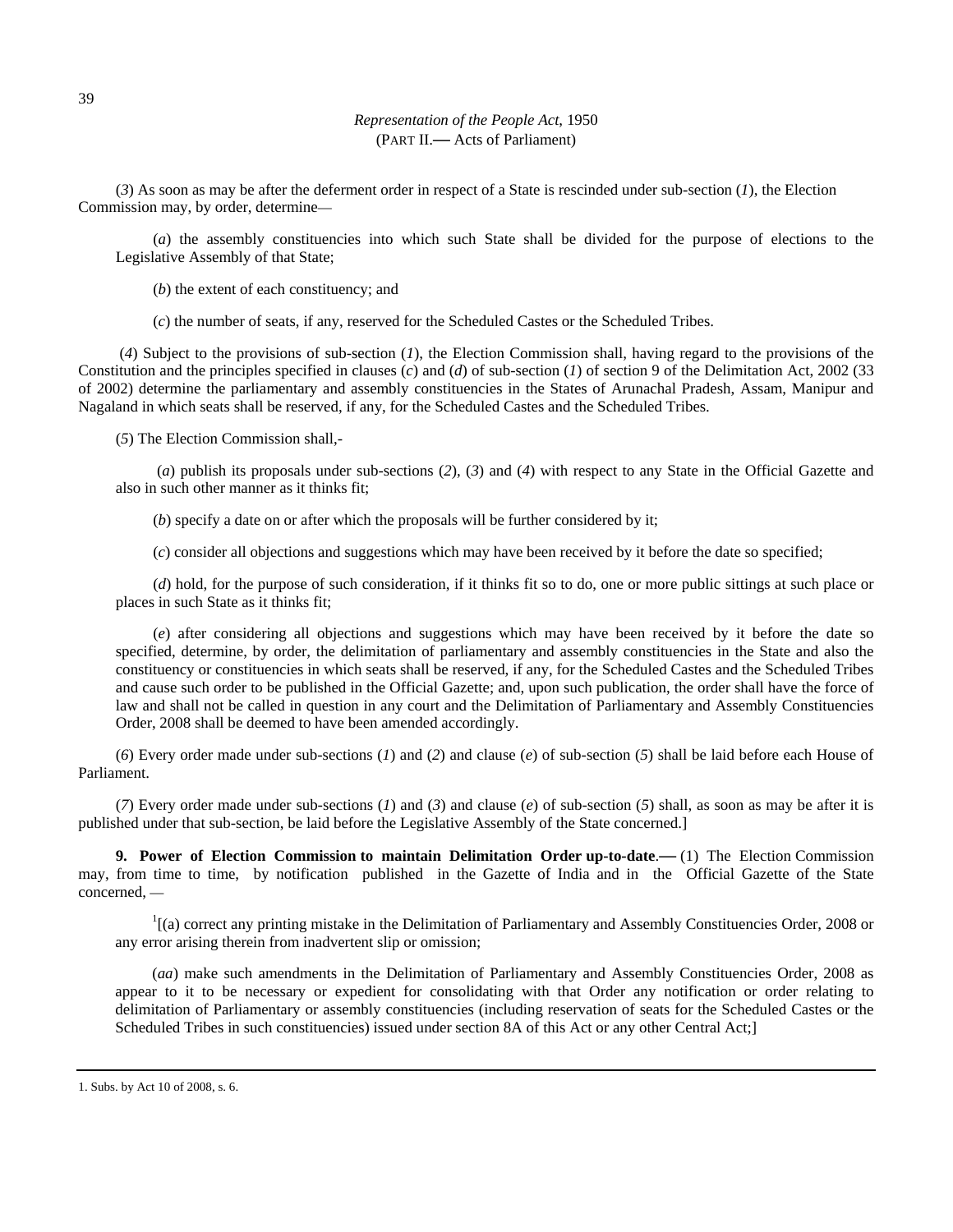(b) where the boundaries or name of any district or any territorial division mentioned in the Order are or is altered, make such amendments as appear to it to be necessary or expedient for bringing the Order up-to-date.

(2) Every notification under this section shall be laid, as soon as may be after it is issued, before the House of the People and the Legislative Assembly of the State concerned.]

 $\begin{matrix} 1 \end{matrix}^* \qquad \qquad \begin{matrix} \ast & \ast & \ast & \ast \end{matrix}$ 

#### *The State Legislative Councils*

**10. Allocation of seats in the Legislative Councils**.**—** (1) The allocation of seats in the Legislative Councils of the States having such Councils shall be as shown in the Third Schedule.

(2) In the Legislative Council of each State specified in the first column of the Third Schedule, there shall be the number of seats specified in the second column thereof opposite to that State, and of those seats,—

(a) the numbers specified in the third, fourth and fifth columns shall be the number of seats to be filled by persons elected, respectively, by the electorates referred to in sub-clauses (a), (b) and (c) of clause (3) of article 171;

(b) the number specified in the sixth column shall be the number of seats to be filled by persons elected by the members of the Legislative Assembly of the State from amongst persons who are not members of that Assembly; and

(c) the number specified in the seventh column shall be the number of seats to be filled by persons nominated by the Governor  $2* * *$  of the State in accordance with the provisions of clause (5) of article 171.

3\* \* \* \* \*

**11. Delimitation of Council Constituencies.—**As soon as may be after the commencement of this Act, the President shall, by order, determine—

(a) the constituencies into which each State having a Legislative Council shall be divided for the purpose of elections to that Council under each of the sub-clauses (a), (b) and (c) of clause (*3*) of article 171;

(b) the extent of each constituency; and

(c) the number of seats allotted to each constituency.

#### *Provisions as to orders delimiting constituencies*

12. Power to alter or amend orders.—<sup>4</sup>[(1)] The President may, from time to time, after consulting the Election Commission, by order, alter or amend any order made by him under  $5* * *$  section 11.

 ${}^{6}$ [(2) An order under sub-section (1) may contain provisions for the allocation of any member representing any council constituency immediately before the making of the order to any constituency delimited a new or ltered by

<sup>1.</sup> Sections 9A and 9B omitted by the Act 10 of 2008, s. 7 (w.e.f. 16-4-2008).

<sup>2.</sup> The words "or Rajpramukh, as the case may be" omitted by the Adaptation of Laws (No. 2) Order, 1956.

<sup>3.</sup> Sub-section (3) ins. by the Adaptation of Laws (No. 2) Order, 1956 and omitted by Act 37 of 1957, s. 12.

<sup>4.</sup> S. 12 re-numbered as sub-section (1) of that section by Act 20 of 1960, s. 2.

<sup>5.</sup> The words and figures "section 6, section 9, or" omitted by Act 2 of 1956, s. 7.

<sup>6.</sup> Ins. by Act 20 of 1960, s. 2.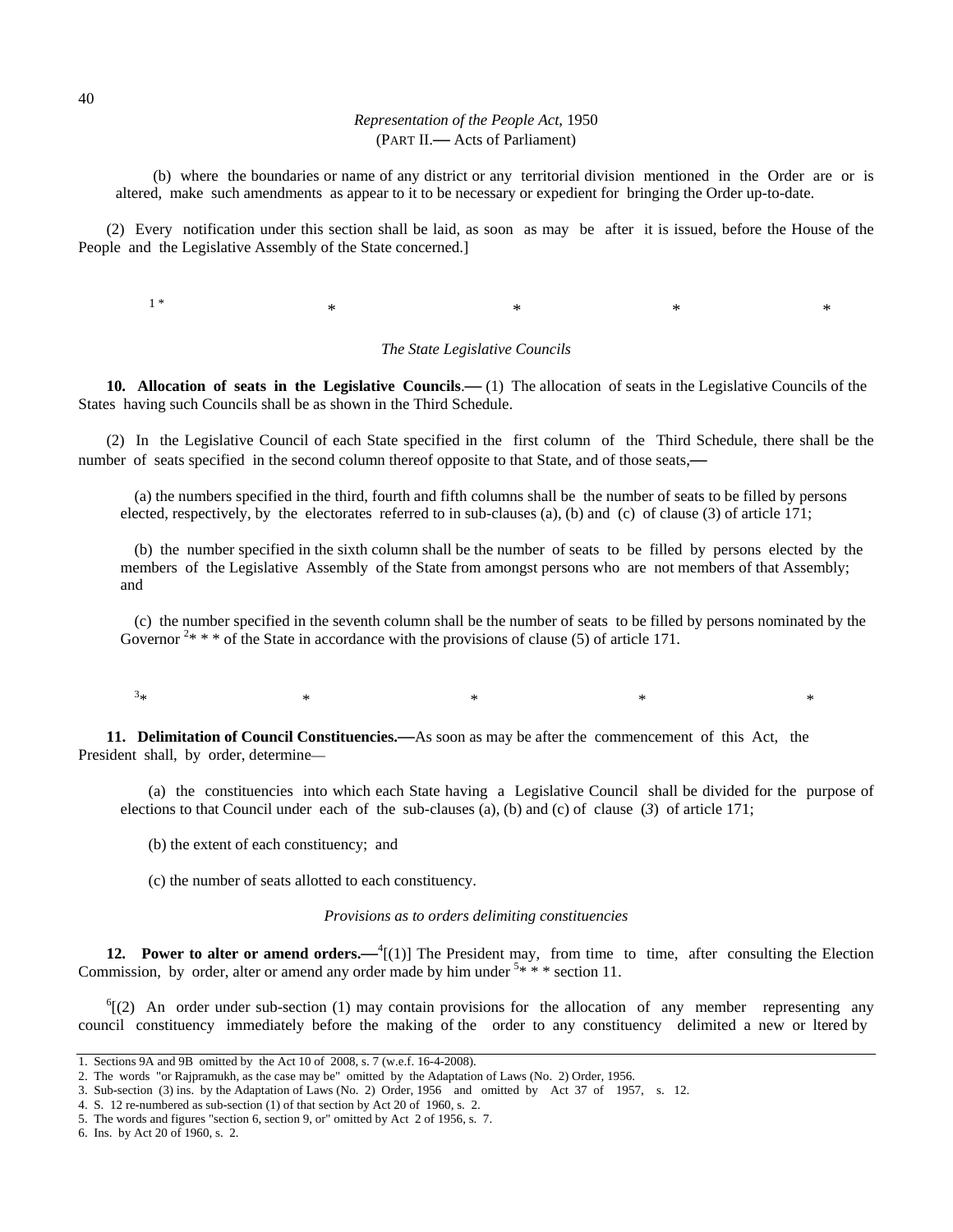the order and for such other incidental and consequential matters as the President may deem necessary.]

# **13. Procedure as to orders delimiting constituencies.—** 1\* \* \* \* \*

(3) Every order made under  $2$ \* \* \* section 11 or section 12 shall be laid before Parliament as soon as may be after it is made, and shall be subject to such modifications as Parliament may make on a motion made within twenty days from the date on which the order is so laid.

### $\rm ^3$ [PART IIA **OFFICERS**

**13A. Chief electoral officers.**—(1) There shall be for each State a chief electoral officer who shall be such officer of Government as the Election Commission may, in consultation with that Government, designate or nominate in this behalf.

(2) Subject to the superintendence, direction and control of the Election Commission, the chief electoral officer shall supervise the preparation, revision and correction of all electoral rolls in the State under this Act.

<sup>4</sup>[13AA. District election officers.—(1) For each district in a State, <sup>5\*\*\*</sup>, the Election Commission shall, in consultation with the Government of the State, designate or nominate a district election officer who shall be an officer of Government:

Provided that the Election Commission may designate or nominate more than one such officer for a district if the Election Commission is satisfied that the functions of the office cannot be performed satisfactorily by one officer.

(2) Where more than one district election officer are designated or nominated for a district under the proviso to subsection (1), the Election Commission shall in the order designating or nominating the district election officers also specify the area in respect of which each such officer shall exercise jurisdiction.

(3) Subject to the superintendence, direction and control of the chief electoral officer, the district election officer shall coordinate and supervise all work in the district or in the area within his jurisdiction in connection with the preparation and revision of the electoral rolls for all parliamentary, assembly and council constituencies within the district.

(4) The district election officer shall also perform such other functions as may be entrusted to him by the Election Commission and the chief electoral officer.]

**13B. Electoral registration officers.**—(1) The electoral roll <sup>6</sup>[<sup>7</sup>[for each parliamentary constituency in the State of Jammu and Kashmir or in a Union territory not having a Legislative Assembly], each assembly constituency and each Council constituency] shall be prepared and revised by an electoral registration officer who shall be such officer of Government or of a local authority as the Election Commission may, in consultation with the Government of the State in which the constituency is situated, designate or nominate in this behalf.

<sup>1.</sup> Sub-sections (1) and (2) omitted by Act 2 of 1956, s. 8.

<sup>2.</sup> The words and figures "section 6, section 9," omitted by s. 8, *ibid*.

<sup>3.</sup> Ins. by s. 9, *ibid*.

<sup>4.</sup> Ins. by Act 47 of 1966, s. 5 (w.e.f. 14-12-1966).

<sup>5.</sup> The words "other than a Union territory," omitted by Act 2 of 2004, s. 2.

<sup>6.</sup> Subs. by Act 103 of 1956, s. 65, for certain words.

<sup>7.</sup> Subs. by Act 47 of 1966, s. 6, for certain words (w.e.f.14-12-1966).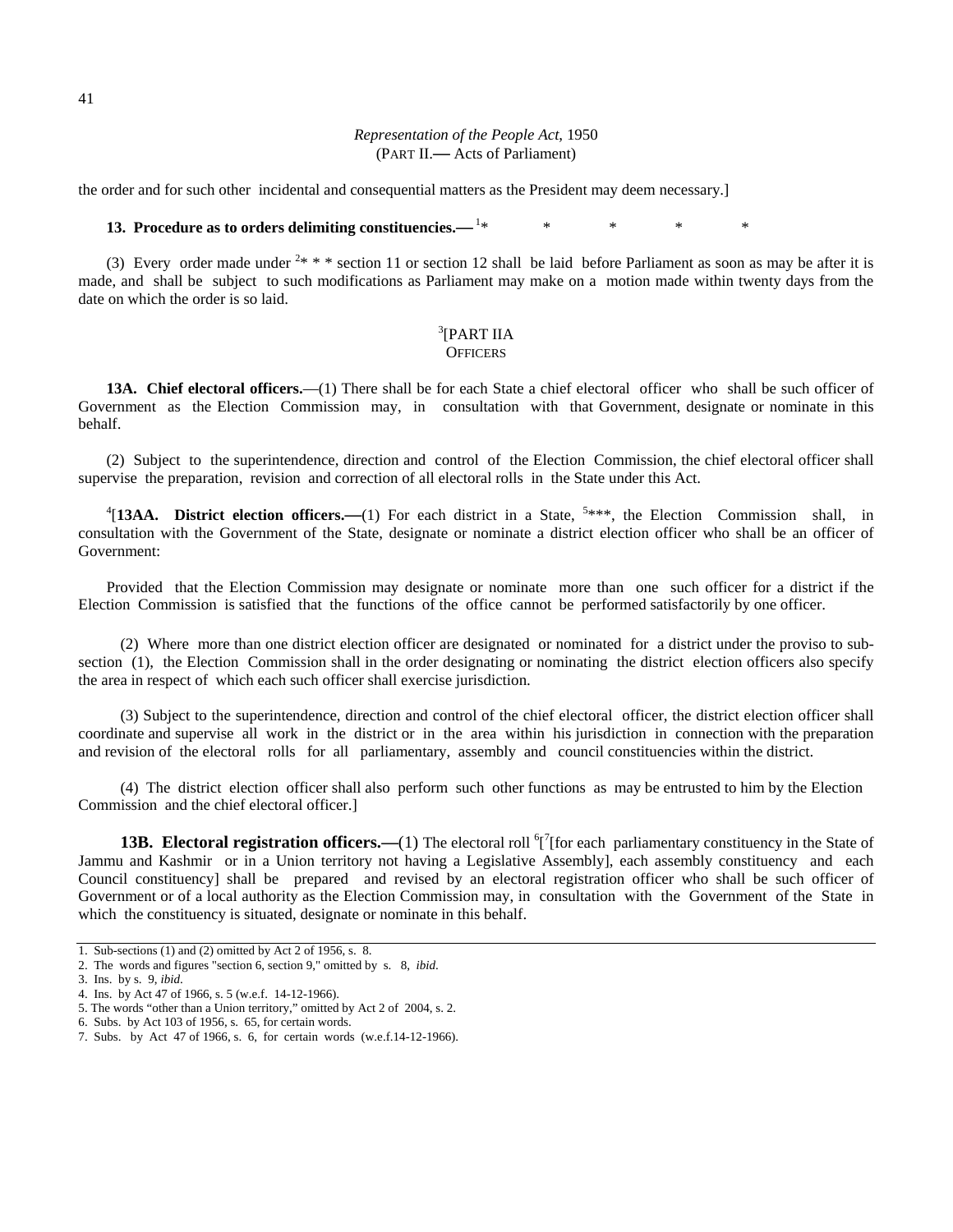(2) An electoral registration officer may, subject to any prescribed restrictions, employ such persons as he thinks fit for the preparation and revision of the electoral roll for the constituency.

**13C. Assistant electoral registration officers**.**—**(1) The Election Commission may appoint one or more persons as assistant electoral registration officers to assist any electoral registration officer in the performance of his functions.

(2) Every assistant electoral registration officer shall, subject to the control of the electoral registration officer, be competent to perform all or any of the functions of the electoral registration officer.

<sup>1</sup>[13CC. Chief Electoral Officers, District Election Officers, etc., deemed to be on deputation to **Election Commission**.**—**The officers referred to in this Part and any other officer or staff employed in connection with the preparation, revision and correction of the electoral rolls for, and the conduct of, all elections shall be deemed to be on deputation to the Election Commission for the period during which they are so employed and such officers and staff shall, during that period, be subject to the control, superintendence and discipline of the Election Commission.]

# PART IIB

# ELECTORAL ROLLS FOR PARLIAMENTARY CONSTITUENCIES

 $^{2}$ [13D. **Electoral rolls for parliamentary constituencies. (1) The electoral roll for every** parliamentary constituency, other than a parliamentary constituency in the State of Jammu and Kashmir or in a Union territory not having a Legislative Assembly, shall consist of the electoral rolls for all the assembly constituencies comprised within that parliamentary constituency; and it shall not be necessary to prepare or revise separately the electoral roll for any such parliamentary constituency:

Provided that for the period referred to in clause (*2*) of article 371A, it shall be necessary to prepare and revise separately the electoral roll for that part of the parliamentary constituency of Nagaland which comprises the Tuensang district and the provisions of Part III shall apply in relation to the preparation and revision of the electoral roll of the said part as they apply in relation to an assembly constituency.

(2) The provisions of Part III shall apply in relation to every parliamentary constituency in the State of Jammu and Kashmir or in a Union territory not having a Legislative Assembly as they apply in relation to an assembly constituency.]

#### PART III

# <sup>3</sup>[ELECTORAL ROLLS FOR ASSEMBLY <sup>4</sup>\* \* \* CONSTITUENCIES]

5 [**14. Definitions.—**In this Part, unless the context otherwise requires,**—**

(a) "constituency" means an Assembly constituency  $4***$ ;

(b) "qualifying date", in relation to the preparation or revision of every electoral roll under this Part, means 6  $<sup>6</sup>$  [the 1st day of January] of the year in which it is so prepared or revised:]</sup>

<sup>1.</sup> Ins. by Act 1 of 1989, s. 2 (w.e.f. 15-3-1989).

<sup>2.</sup> Subs. by Act 47 of 1966, s. 7, for s. 13D (w.e.f. 14-12-1966).

<sup>3.</sup> Subs. by Act 2 of 1956, s. 10, for the heading "REGISTRATION OF PARLIAMENTARY ELECTORS".

<sup>4.</sup> Certain words omitted by Act 103 of 1956, s. 65.

<sup>5.</sup> Subs. by Act 2 of 1956, s. 11, for s. 14.

<sup>6.</sup> Subs. by Act 58 of 1958, s. 5, for "the 1st day of March" (w.e.f. 1-1-1959).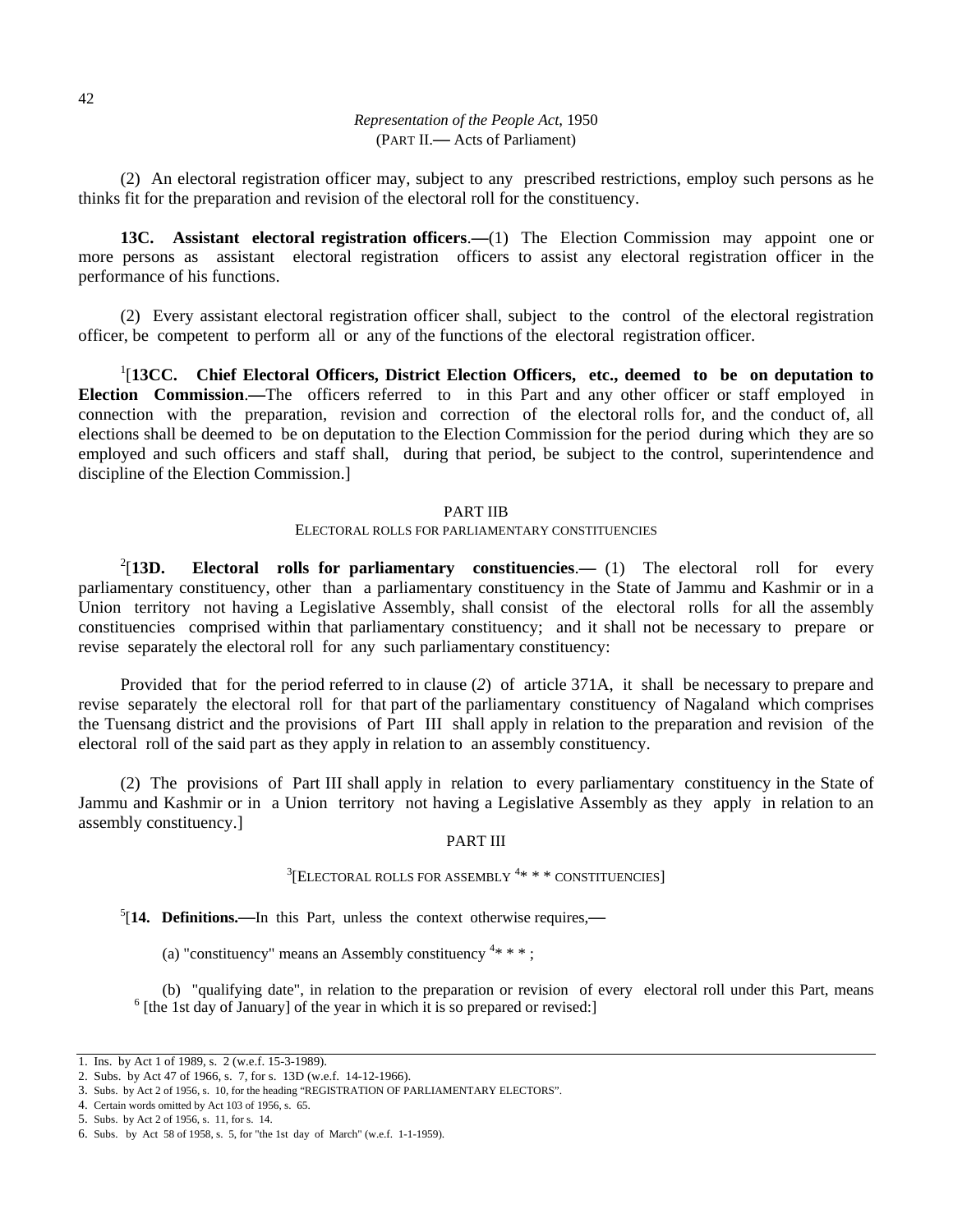<sup>1</sup>[Provided that "qualifying date", in relation to the preparation or revision of every electoral roll under this Part in the year 1989, shall be the 1st day of April, 1989.]

**15. Electoral roll for every constituency.—**For every constituency there shall be an electoral roll which shall be prepared in accordance with the provisions of this Act under the superintendence, direction and control of the Election Commission.

**16. Disqualifications for registration in an electioral roll.—(1) A person shall be disqualified for registration in an** electoral roll if he**—**

(a) is not a citizen of India; or

(b) is of unsound mind and stands so declared by a competent court; or

(c) is for the time being disqualified from voting under the provisions of any law relating to corrupt  $2$ \* \* \* practices and other offences in connection with elections.

(2) The name of any person who becomes so disqualified after registration shall forthwith be struck off the electoral roll in which it is included:

 $3$ [Provided that the name of any person struck off the electoral roll of a constituency by reason of a disqualification under clause (c) of sub-section (1) shall forthwith be re-instated in that roll if such disqualification is, during the period such roll is in force, removed under any law authorising such removal.]

**17. No person to be registered in more than one constituency.**—No person shall be entitled to be registered in the electoral roll for more than one constituency  $4***$ .

**18. No Person to be registered more than once in any constituency. —**No person shall be entitled to be registered in the electoral roll for any constituency more than once.

5 [**19. Conditions of registration.** — Subject to the foregoing provisions of this Part, every person who **—**

- (a) is not less than  $6$ [eighteen years] of age on the qualifying date, and
- (b) is ordinarily resident in a constituency,

shall be entitled to be registered in the electoral roll for that constituency.]

**20. Meaning of "ordinarily resident".—<sup>7</sup>[(1)** A person shall not be deemed to be ordinarily resident in a constituency on the ground only that he owns, or is in possession of, a dwelling house therein.

(*1A*) A person absenting himself temporarily from his place of ordinary residence shall not by reason thereof cease to be ordinarily resident therein.

<sup>1.</sup> Ins. by Act 21 of 1989, s. 3 (w.e.f. 28-3-1989).

<sup>2.</sup> The words "and illegal" ins. by Act 73 of 1950, s. 4 and omitted by Act 58 of 1960, s. 3 and Sch. II.

<sup>3.</sup> Ins. by Act 73 of 1950, s. 4.

<sup>4.</sup> The words "in the same State" ins. by Act 2 of 1956, s. 12 and omitted by Act 58 of 1958, s. 6.

<sup>5.</sup> Subs. by Act 58 of 1958, s. 7, for s. 19.

<sup>6.</sup> Subs. by Act 21 of 1989, s. 4, for "twenty-one years" (w.e.f. 28-3-1989).

<sup>7.</sup> Subs. by Act 58 of 1958, s. 8, for sub-section (1).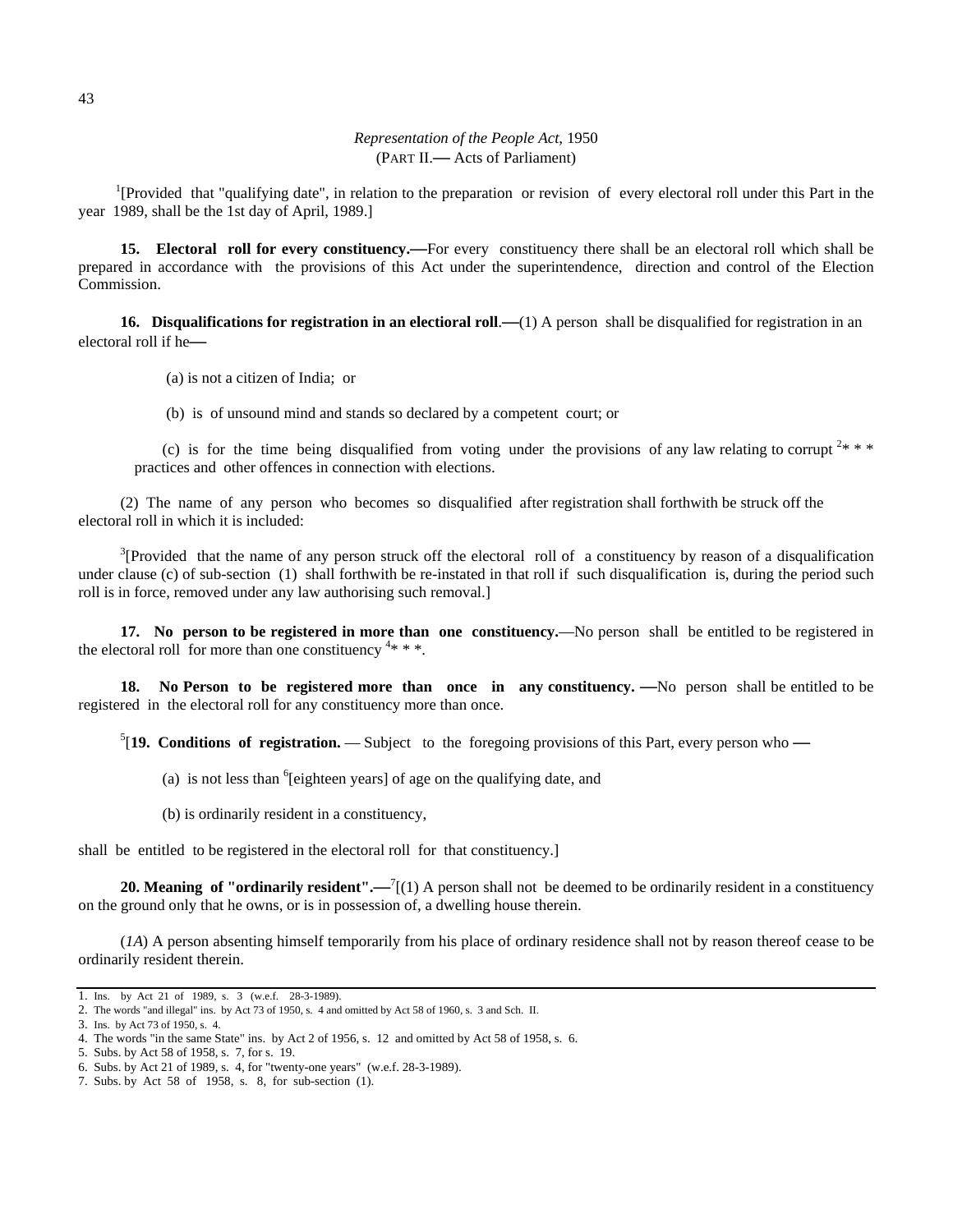(*1B*) A member of Parliament or of the Legislature of a State shall not during the term of his office cease to be ordinarily resident in the constituency in the electoral roll of which he is registered as an elector at the time of his election as such member, by reason of his absence from that constituency in connection with his duties as such member.]

(2) A person who is a patient in any establishment maintained wholly or mainly for the reception and treatment of persons suffering from mental illness or mental defectiveness, or who is detained in prison or other legal custody at any place, shall not by reason thereof be deemed to be ordinarily resident therein.

 $1(3)$  Any person having a service qualification shall be deemed to be ordinarily resident on any date in the constituency in which, but for his having such service qualification, he would have been ordinarily resident on that date.]

(4) Any person holding any office in India declared<sup>2</sup> by the President in consultation with the Election Commission to be an office to which the provisions of this sub-section apply,  $3* * *$  shall be deemed to be ordinarily resident  $4***$  on any date in the constituency in which, but for the holding of any such office  $5$ \* \* \*, he would have been ordinarily resident  $6***$ on that date.

(5) The statement of any such person as is referred to in sub-section (3) or sub-section (*4*) made in the prescribed form and verified in the prescribed manner, that  $\frac{7}{1}$  [but for his having the service qualification] or but for his holding any such office  $8$ \* \* \* as is referred to in sub-section (4) he would have been ordinarily resident in a specified place  $9$ \* \* \* on any date, shall, in the absence of evidence to the contrary, be  $\ell$  [accepted as correct].

(6) The wife of any such person as is referred to in sub-section (3) or sub-section (4) shall if she be ordinarily residing with such person  $10^* * *$  be deemed to be ordinarily resident on  $11***$  in the constituency specified by such person under subsection  $(5)$ .

 $<sup>12</sup>$ [(7) If in any case a question arises as to where a person is ordinarily resident at any relevant time, the question</sup> shall be determined with reference to all the facts of the case and to such rules as may be made in this behalf by the Central Government in consultation with the Election Commission.]

- 1. The President of India.
- 2. The Vice-President of India.
- 3. Governors of States.
- 4. Cabinet Ministers of the Union or of any State.
- 5. The Deputy Chairman and Members of the Planning Commission.
- 6. The Ministers of State of the Union or of any State.
- 7. Deputy Ministers of the Union or of any State.
- 8. The Speaker of the House of the People or of any Legislative Assembly.
- 9. The Chairman of any State Legislative Council.
- 10. Lieutenant Governors of Union territories.
- 11. The Deputy Speaker of the House of the People or of any State Legislative Assembly.
- 12. The Deputy Chairman of the Council of States or of any State Legislative Council.
- 13. Parliamentary Secretaries of the Union or of any State.
- 3. Certain words omitted by Act 47 of 1966, s. 8 (w.e.f. 14-12-1966). 4. The words "during any period or" omitted by Act 2 of 1956, s. 14.
- 5. The words "or employment" omitted by Act 47 of 1966, s. 8 (w.e.f. 14-12-1966).
- 6. The words "during that period or" omitted by Act 2 of 1956, s. 14.
- 7. Subs. by Act 47 of 1966, s. 8, for certain words (w.e.f. 14-12-1966).
- 8. Certain words omitted by s. 8, *ibid*. (w.e.f. 14-12-1966).
- 9. The words "during any period or" omitted by Act 2 of 1956, s. 14.
- 10 The words "during any period" omitted by s. 14, *ibid*.
- 11. The words "during that period" omitted by s. 14, *ibid*.
- 12. Sub-section (7) omitted by Act 2 of 1956, s. 14 and ins. by Act 47 of 1966, s. 8 (w.e.f. 14-12-1966).

<sup>1.</sup> Subs. by Act 47 of 1966, s. 8, for sub-section (3) (w.e.f. 14-12-1966).

<sup>2.</sup> The following offices have been declared by the President by Notification No. S.O. 959, dated the 18th April, 1960: **—**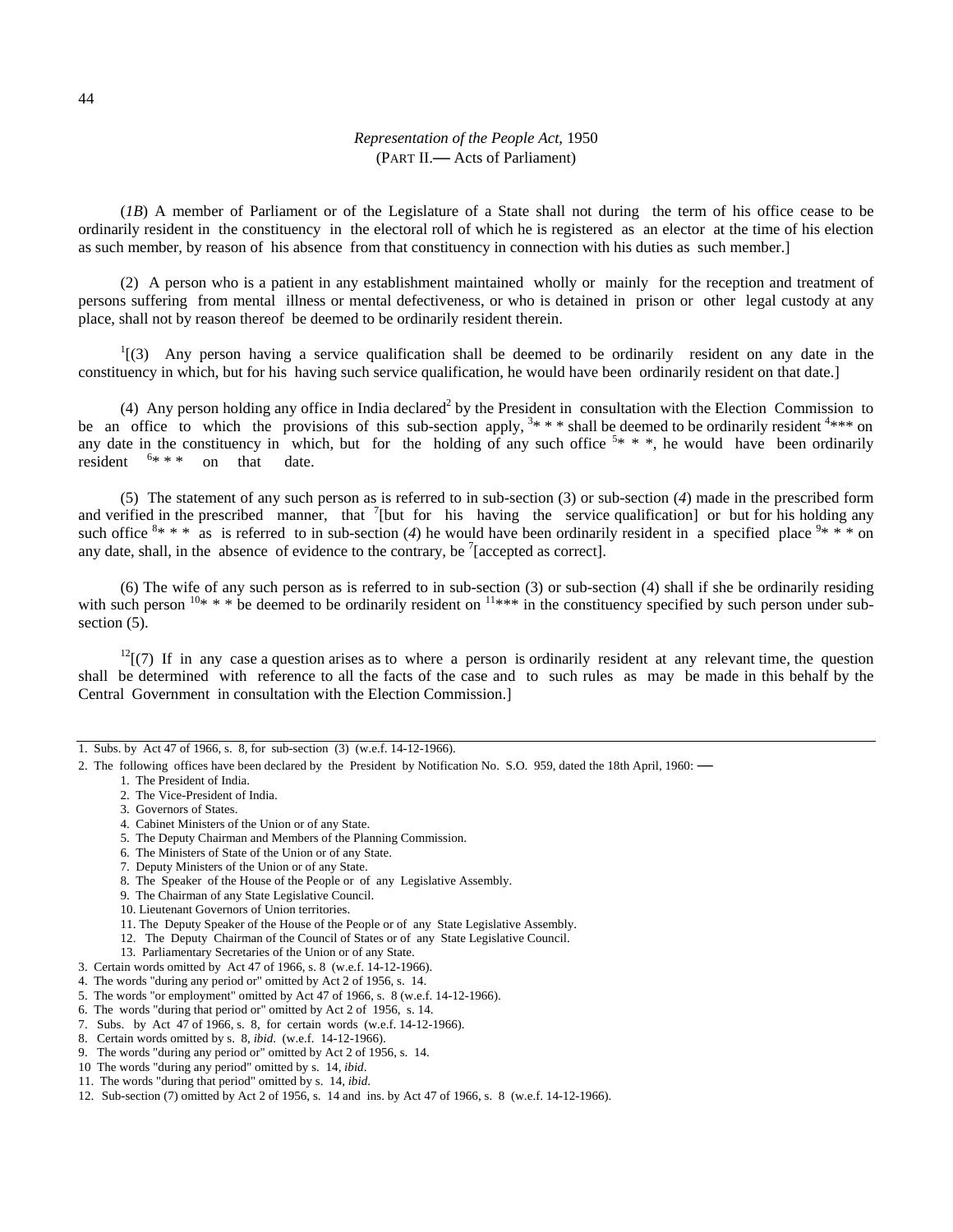(*8*) In sub-sections (3) and (5) "service qualification" means**—**

(*a*) being a member of the armed forces of the Union; or

(*b*) being a member of a force to which the provisions of the Army Act, 1950 (46 of 1950), have been made applicable whether with or without modifications; or

(*c*) being a member of an armed police force of a State, who is serving outside that State; or

(*d*) being a person who is employed under the Government of India, in a post outside India.

1 [**20A. Special provisions for citizens of India residing outside India**. **—** (*1*) Notwithstanding anything contained in this Act, every citizen of India**—** 

(a) whose name in not included in the electoral roll;

(b) who has not acquired the citizenship of any other country; and

(c) who is absenting from his place of ordinary residence in India owing to his employment, education or otherwise outside India (whether temporarily or not),

shall be entitled to have his name registered in the electoral roll in the constituency in which his place of residence in India as mentioned in his passport is located.

(*2*) The time within which the name of persons referred to in sub-section (*1*) shall be registered in the electoral roll and the manner and procedure for registering of a person in the electoral roll under sub-section (*1*) shall be such as may be prescribed.

(*3*) Every person registered under this section shall, if otherwise eligible to exercise his franchise, be allowed to vote at an election in the constituency.]

 $2$ [21. Preparation and revision of electoral rolls. — (*1*) The electoral roll for each constituency shall be prepared in the prescribed manner by reference to the qualifying date and shall come into force immediately upon its final publication in accordance with the rules made under this Act.

3 [(2) The said electoral roll**—**

(a) shall, unless otherwise directed by the Election Commission for reasons to be recorded in writing, be revised in the prescribed manner by reference to the qualifying date**—**

(*i*) before each general election to the House of the People or to the Legislative Assembly of a State; and

(*ii*) before each bye-election to fill a casual vacancy in a seat allotted to the constituency; and

(b) shall be revised in any year in the prescribed manner by reference to the qualifying date if such revision has been directed by the Election Commission:

Provided that if the electoral roll is not revised as aforesaid, the validity or continued operation of the said electoral roll shall not thereby be affected.]

(3) Notwithstanding anything contained in sub-section (2), the Election Commission may at any time, for reasons to be recorded, direct a special revision of the electoral roll for any constituency or part of a constituency in such manner as it may think fit:

Provided that subject to the other provisions of this Act, the electoral roll for the constituency, as in force at the time of the issue of any such direction, shall continue to be in force until the completion of the special revision so directed.

4 [**22**. **Correction of entries in electoral rolls.—**If the electoral registration officer for a constituency, on application made to him or on his own motion, is satisfied after such inquiry as he thinks fit, that any entry in the electoral roll of the constituency**—** 

(a) is erroneous or defective in any particular,

<sup>1.</sup> Ins. by Act 36 of 2010, s. 2 (w.e.f. 10-2-2011).

<sup>2.</sup> Subs. by Act 2 of 1956, s. 15, for ss. 21 to 25.

<sup>3.</sup> Subs. by Act 47 of 1966, s. 9, for sub-section (2) (w.e.f. 14-12-1966).

<sup>4.</sup> Subs. by Act 58 of 1958, s. 9, for s. 22.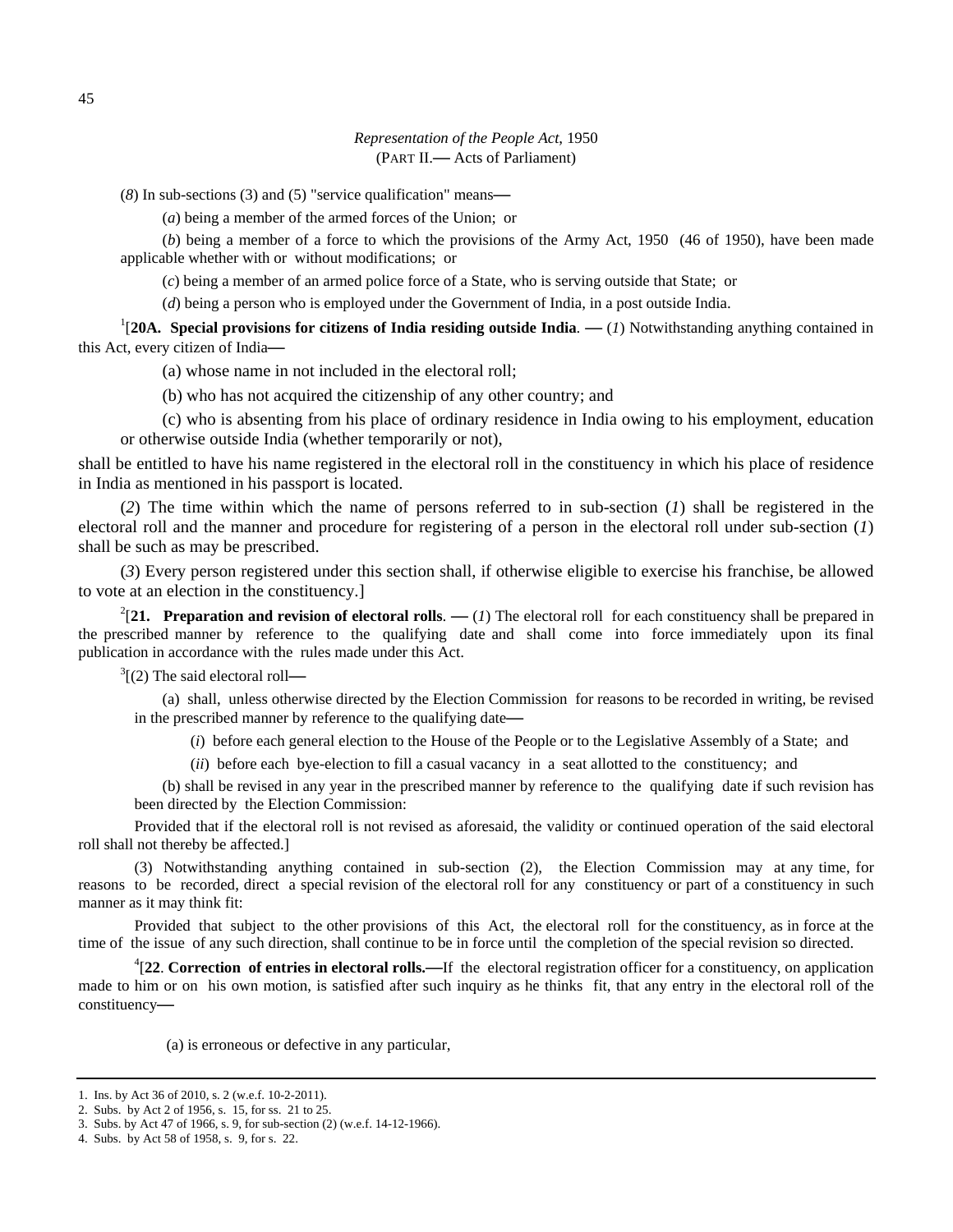(b) should be transposed to another place in the roll on the ground that the person concerned has changed his place of ordinary residence within the constituency, or

(c) should be deleted on the ground that the person concerned is dead or has ceased to be ordinarily resident in the constituency or is otherwise not entitled to be registered in that roll,

the electoral registration officer shall, subject to such general or special directions, if any, as may be given by the Election Commission in this behalf, amend, transpose or delete the entry <sup>1</sup>[after proper verification of facts in such manner as may be prescribed]:

Provided that before taking any action on any ground under clause (a) or clause (b) or any action under clause (c) on the ground that the person concerned has ceased to be ordinarily resident in the constituency or that he is otherwise not entitled to be registered in the electoral roll of that constituency, the electoral registration officer shall give the person concerned a reasonable opportunity of being heard in respect of the action proposed to be taken in relation to him <sup>1</sup> [after proper verification of facts in such manner as may be prescribed].]

 $2$ <sup>2</sup>[23. Inclusion of names in electoral rolls.— (1) Any person whose name is not included in the electoral roll of a constituency may apply to the electoral registration officer for the inclusion of his name in that roll.

(2) The electoral registration officer shall, if satisfied that the applicant is entitled to be registered in the electoral roll, direct his name to be included therein <sup>3</sup> [after proper verification of facts in such manner as may be prescribed]:

Provided that if the applicant is registered in the electoral roll of any other constituency, the electoral registration officer shall inform the electoral registration officer of that other constituency and that officer shall, on receipt of the information, strike off the applicant's name from that roll  $\frac{3}{1}$  after proper verification of facts in such manner as may be prescribed].

(3) No amendment, transposition or deletion of any entry shall be made under section 22 and no direction for the inclusion of a name in the electoral roll of a constituency shall be given under this section, after the last date for making nominations for an election in that constituency or in the parliamentary constituency within which that constituency is comprised and before the completion of that election.]

4 [**24. Appeals**.**—**An appeal shall lie within such time and in such manner as may be prescribed**—**

(a) to the <sup>5</sup>[district magistrate or additional district magistrate or executive magistrate or district collector or an officer of equivalent rank], from any order of the electoral registration officer under section 22 or section  $23^{6***}$ .

 $T(t)$  to the chief electoral officer, from any order of the district magistrate or the additional district magistrate under clause (*a*)]

**25. Fee for applications and appeals**.**—** Every applications under section 22 or section 23 and every appeal under section 24 shall be accompanied by the prescribed fee which shall, in no case, be refunded.]

8 [**25A. Conditions of registration as elector in Sangha constituency in Sikkim**.**—**Notwithstanding anything contained in sections 15 and 19, for the Sangha constituency in the State of Sikkim, only the Sanghas belonging to monasteries, recognised for the purpose of the elections held in Sikkim in April, 1974, for forming the Assembly for Sikkim, shall be entitled to be registered in the electoral roll, and the said electoral roll shall, subject to the provisions of sections 21 to 25, be prepared or revised in such manner as may be directed by the Election Commission, in consultation with the Government of Sikkim.]

.

<sup>1.</sup> Ins. by Act 36 of 2010, s. 3 (w.e.f. 10-2-2011).

<sup>2.</sup> Subs. by Act 47 of 1966, s. 10, for s. 23 (w.e.f. 14-12-1966).

<sup>3.</sup> Ins. by Act 36 of 2010, s. 4 (w.e.f. 10-2-2011).

<sup>4.</sup> Ins. by Act 40 of 1961, s. 3 (w.e.f. 20-9-1961). S. 24 ins. by Act 60 of 1956, s. 2 and was omitted by Act 58 of 1958, s. 10.

<sup>5.</sup> Subs. by Act 41 of 2009, s. 2, for certain words (w.e.f. 1-2-2010).

<sup>6.</sup> The word "and" omitted by Act 47 of 1966, s. 11 (w.e.f. 14-12-1966).

<sup>7.</sup> Cl.(b) omitted by Act 47 of 1966, s. 11 *(*w.e.f. 14-12-1966) and Ins. by Act 41 of 2009, s. 2 (w.e.f. 1-2-2010).

<sup>8.</sup> Ins. by Act 10 of 1976, s. 2 and Sch. (w.e.f. 9-9-1975).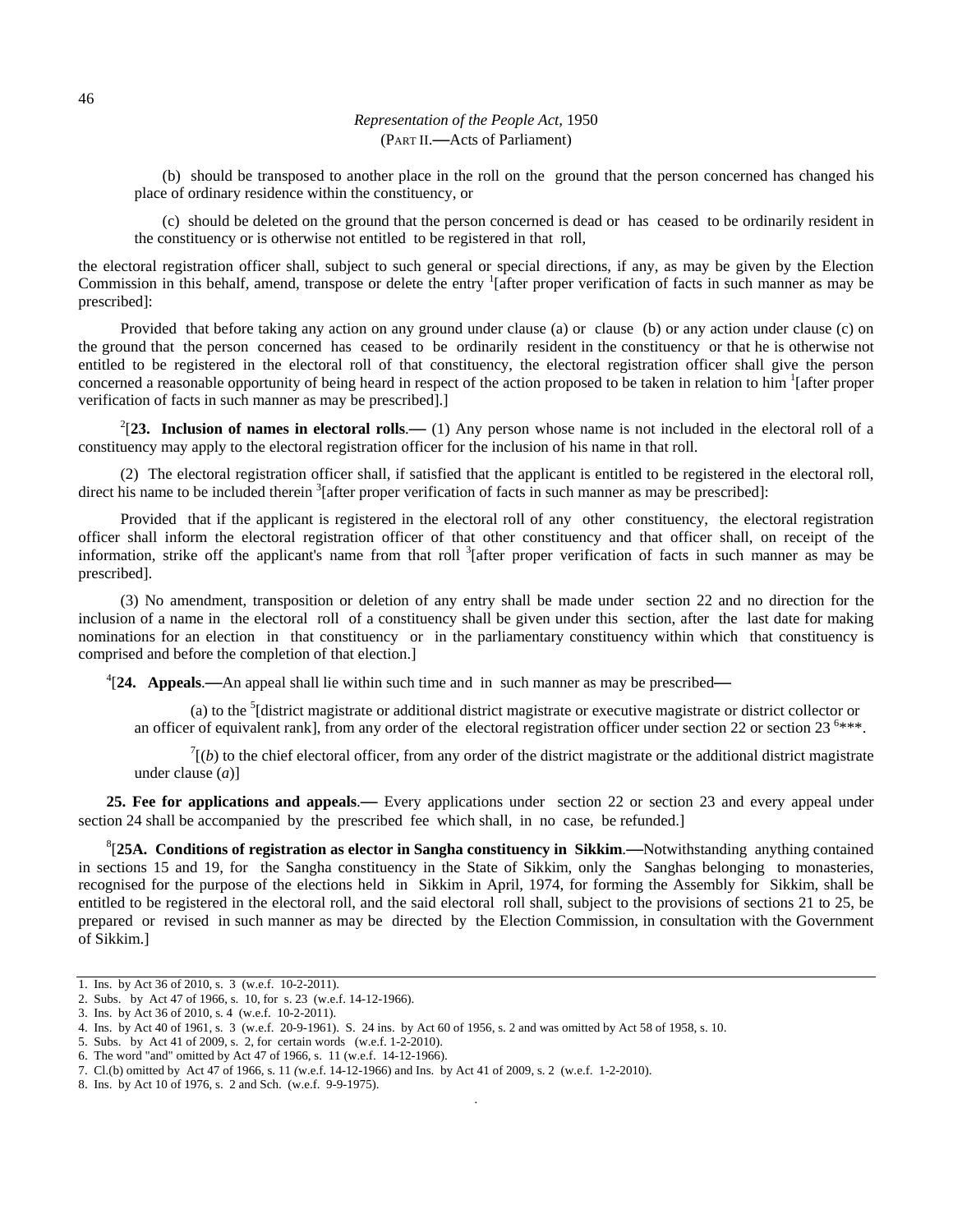# PART IV<br><sup>1</sup>[ELECTORAL ROLLS FOR COUNCIL CONSTITUENCIES]

**26.** [*Preparation of electoral rolls for Assembly constituencies.*] *Rep. by the Representation of the People (Amendment) Act*, 1956 (2 *of* 1956), *s*. 17.

**27. Preparation of electoral roll for Council constituencies**. **—** (1) In this section, "local authorities' constituency", "graduates' constituency" and "teachers' constituency" mean a constituency for the purpose of elections to a Legislative Council under sub-clause (a), sub-clause (b) and sub-clause (c), respectively, of clause (*3*) of article 171.

2 [(2) For the purpose of elections to the Legislative Council of a State in any local authorities' constituency**—**

 (a) the electorate shall consist of members of such local authorities exercising jurisdiction in any place or area within the limits of that constituency as are specified in relation to that State in the Fourth Schedule;

 (b) every member of each such local authority within a local authorities' constituency shall be entitled to be registered in the electoral roll for that constituency;

 (c) the electoral registration officer for every local authorities' constituency shall maintain in his office in the prescribed manner and form the electoral roll for that constituency corrected up-to-date;

 (*d*) in order to enable the electoral registration officer to maintain the electoral roll corrected up-to-date, the chief executive officer of every local authority (by whatever designation such officer may be known) shall immediately inform the electoral registration officer about every change in the membership of that local authority; and the electoral registration officer shall, on receipt of the information, strike off from the electoral roll the names of persons who have ceased to be, and include therein the names of persons who have become, members of that local authority; and

 (*e*) the provisions of sections 15, 16, 18, 22 and 23 shall apply in relation to local authorities' constituencies as they apply in relation to assembly constituencies.]

(3) For the purpose of elections to the Legislative Council of a State in the graduates' constituencies and the teachers' constituencies, the State Government concerned may, with the concurrence of the Election Commission, by notification in the Official Gazette, specify**—**

(a) the qualifications which shall be deemed to be equivalent to that of a graduate of a university in the territory of India, and

(b) the educational institutions within the State not lower in standard than that of a secondary school.

 $3(4)$  The provisions of sections 15, 16, 18, 21, 22 and 23 shall apply in relation to graduates' constituencies and teachers' constituencies as they apply in relation to assembly constituencies.]

(5) Subject to the foregoing provisions of this section, **—**

<sup>5</sup>[(a)] every person who <sup>6</sup>[is] ordinarily resident in a graduates' constituency and has, for at least three years <sup>7</sup>[hofors the qualifying data], heap either a graduate of a University in the territory of Indie or in  $\int$ [before the qualifying date], been either a graduate of a University in the territory of India or in possession of any of the qualifications specified under clause (a) of sub-section (3) by the State Government concerned, shall be entitled to be registered in the electoral roll for that constituency; and

 $4*$ 

<sup>1.</sup> Subs. by Act 2 of 1956, s. 16, for the former heading.

<sup>2.</sup> Subs. by s. 18, *ibid*., for sub-section (2).

<sup>3.</sup> Subs. by Act 2 of 1956, s. 18, for sub-section (4).

<sup>4.</sup> Cl. (a) omitted by s. 18, *ibid*.

<sup>5.</sup> Cl. (b) re-lettered as cl. (a) by s. 18*, ibid*.

<sup>6.</sup> Subs. by Act 40 of 1961, s. 4, for " on the qualifying date was" (w.e.f. 20-9-1961).

<sup>7.</sup> Subs. by s. 4, *ibid*., for "before that date" (w.e.f. 20-9-1961).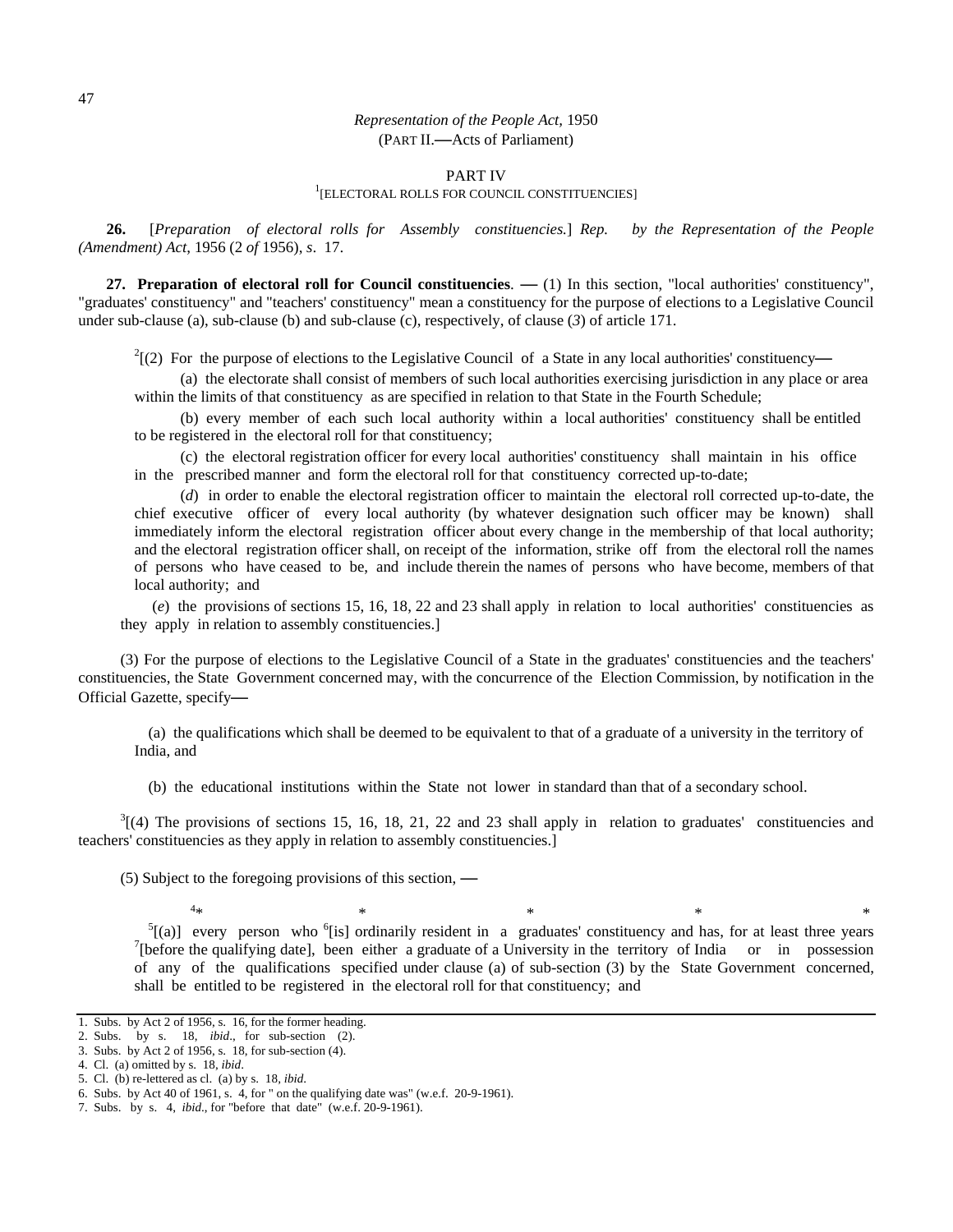$\binom{1}{b}$  every person who <sup>2</sup>[is] ordinarily resident in a teachers' constituency, and has, within the six years immediately <sup>3</sup>[before the qualifying date] for a total period of at least three years, been engaged in teaching in any of the educational institutions specified under clause (b) of sub-section (3) by the State Government concerned shall be entitled to be registered in the electoral roll for that constituency.

 $^{4}$ [(6) For the purposes of sub-sections (4) and (5) the qualifying date shall be the 1st day of November of the year in which the preparation or revision of the electoral roll is commenced.]

# 5 [PART IVA

MANNER OF FILLING SEATES IN THE COUNCIL OF STATES TO BE FILLED BY REPRESENTATIVES OF <sup>6</sup> [UNION TERRITORIES]

**27A. Constitution of electoral colleges for the filling of seats in the Council of States allotted to Union territories.**  $-$  **(1)** <sup>7</sup>[For the purpose of filling any seat] or seats in the Council of States allotted to any <sup>6</sup>[Union territory]  $8$ \* \* \* in the Fourth Schedule to the Constitution there shall be an electoral college for  $^9$  [each such territory]  $^{10}$  \* \* \*.

| $11*$ |  | $\ast$ $\ast$ $\ast$                                                                                                                                                                                                                                                                                                                                              |  |
|-------|--|-------------------------------------------------------------------------------------------------------------------------------------------------------------------------------------------------------------------------------------------------------------------------------------------------------------------------------------------------------------------|--|
| $12*$ |  | $\begin{picture}(180,180)(0,0) \put(0,0){\vector(1,0){180}} \put(10,0){\vector(1,0){180}} \put(10,0){\vector(1,0){180}} \put(10,0){\vector(1,0){180}} \put(10,0){\vector(1,0){180}} \put(10,0){\vector(1,0){180}} \put(10,0){\vector(1,0){180}} \put(10,0){\vector(1,0){180}} \put(10,0){\vector(1,0){180}} \put(10,0){\vector(1,0){180}} \put(10,0){\vector(1,0$ |  |

 $13$ [(3) The electoral college for the Union territory of Delhi shall consist of the elected members of the Legislative Assembly constituted for that territory under the Government of National Capital Territory of Delhi Act, 1991 (1 of 1992).]

 $14$ [(4)  $15$ [The electoral college for the Union territory of  $16***$  Pondicherry] shall consist of the elected members of the Legislative Assembly constituted for that territory under the Government of Union Territories Act, 1963 (20 of 1963).]

 $17*$  \* \* \* \* \* \* \* \* \* \* 18\* \* \* \* \* **27B.** [*Electoral College constituencies*.] *Rep. by the Territorial Councils Act*, 1956 (103 *of* 1956), *s.* 65.

**27C.** [*Delimitation of Electoral College constituencies.*] *Rep. by s.* 65, *ibid.* 

**27D.** [*Power to alter or amend orders.*] *Rep. by s.* 65, *ibid.* 

- 4. Subs. by Act 40 of 1960, s. 4, *ibid*., for sub-section (6) (w.e.f. 20-9-1961).
- 5. Part IVA ins. by Act 73 of 1950, s. 8.
- 6. Subs. by the Adaptation of Laws (No. 2) Order, 1956, for "Part C States".
- 7. Subs. by Act 29 of 1975, s. 11 (w.e.f. 15-8-1975).
- 8. The words "or group of such States" omitted by the Adaptation of Laws (No. 2) Order , 1956.
- 9. Subs., *ibid*., for "each such State".
- 10. The words "or group of States" and proviso omitted by Act 2 of 1956. s. 19.
- 11. Proviso omitted by s.19, *ibid.*

- 13. Subs. by Act 1 of 1992, s. 55, for sub-section (3) (w.e.f. 2-10-1993).
- 14. Subs. by Act 20 of 1963, s. 57 and Sch. II, for sub-section (4).
- 15 Subs. by Act 69 of 1986, s. 7, for certain words (w.e.f. 20-2-1987).
- 16. The word "Mizoram" omitted by Act 34 of 1986, s. 7 (w.e.f. 20-2-1987).
- 17. Sub-section (5) omitted by Act 29 of 1975, s. 11 (w.e.f. 15-8-1975).
- 18. Sub-section (6) omitted by Act 32 of 1954, s. 7.

<sup>1.</sup> Cl. (c) re-lettered as cl. (b) by Act 2 of 1956, s. 18.

<sup>2.</sup> Subs. by Act 40 of 1961, s. 4, for "on the qualifying date was" (w.e.f. 20-9-1961).

<sup>3.</sup> Subs. by s. 4, *ibid*., for "before that date" (w.e.f. 20-9-1961).

<sup>12.</sup> Sub-section (2) omitted by Act 20 of 1963, s. 57 and Sch. II (w.e.f. 1-7-1963).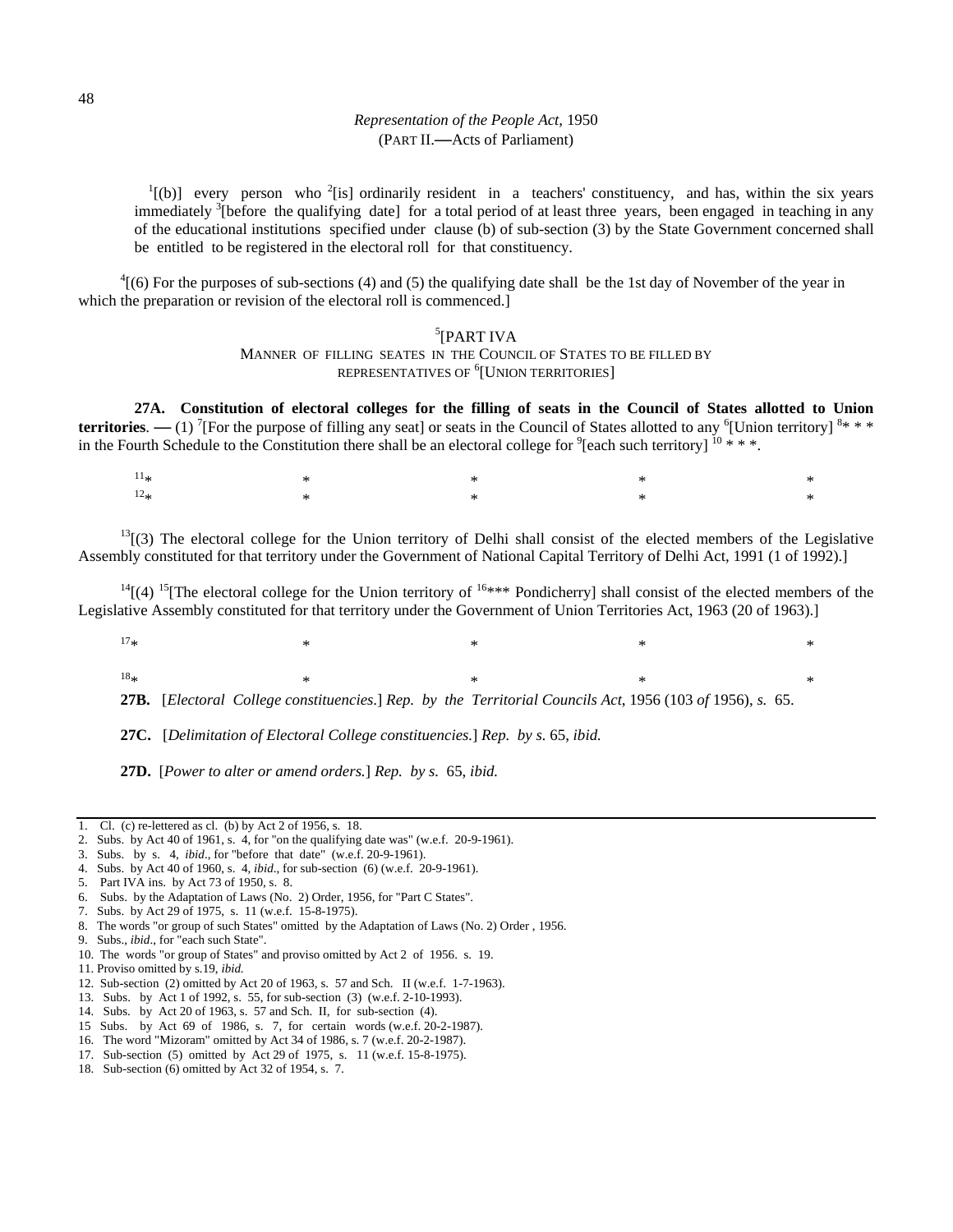**27E**. [*Procedure as to orders delimiting constituencies.*] *Rep. by the Representation of the People (Amendment) Act,* 1956 (2 *of* 1956), *s.* 21.

**27F.** [*Electoral rolls for Council of States constituencies*.] *Rep. by s.* 22, ibid.

**27G. Termination of membership of electoral college for certain disqualifications**.**—**If a person who is a member of an electoral college becomes subject to any disqualification for membership of Parliament under the provisions of any law relating to corrupt and illegal practices and other offences in connection with elections to Parliament, he shall thereupon cease to be such member of the electoral college.

**27H.** Manner of filling of seats in the Council of States allotted to Union territories.— <sup>1\*</sup> \* \* The seat or seats in the Council of States allotted to any <sup>2</sup>[Union territory]  $3* * *$  in the Fourth Schedule to the Constitution shall be filled by a person or persons elected by the members of the electoral college for  $\frac{4}{1}$  (that territory)  $5***$  in accordance with the system of proportional representation by means of the single transferable vote:

<sup>6</sup>[Provided that the person who immediately before the commencement of the Constitution (Seventh Amendment) Act, 1956, is filling the seat allotted to the Part C States of Manipur and Tripura shall, as from such commencement, be deemed to have been duly elected to fill the seat allotted to the Union territory of Tripura.]

**27-I.** [*Special provisions for the filling of the seats in the Council of States allotted to the States of Ajmer and Coorg and the States of Manipur and Tripura.] Rep. by the Adaptation of Laws (No.* 2) *Order*, 1956.

**27J. Powers of electoral colleges to elect notwithstanding vacancies therein. —**No election by the members of an electoral college  $7***$  under this Act shall be called in question on the ground merely of the existence of any vacancy in the membership of such college<sup>7\*\*\*</sup>.

**27K.** *[Electoral colleges for certain States for which Legislative Assemblies have been constituted.] Rep. by the Adaptation of Laws (No.* 2) *Order*, 1956.]

# **PART V**

# GENERAL

**28. Power to make rules**.**—**(1) The Central Government may, after consulting the Election Commission, by notification in the Official Gazette, make rules $<sup>8</sup>$  for carrying out the purposes of this Act.</sup>

(2) In particular and without prejudice to the generality of the foregoing power, such rules may provide for all or any of the following matters, namely:**—**

 $^{9}$ [(a) the determination of ordinary residence under sub-section (7) of section 20;

(*aa*) the particulars to be entered in the electoral rolls;]

(b) the preliminary publication of electoral rolls  $10**$  \*:

<sup>1.</sup> Certain words omitted by the Adaptation of Laws (No. 2) Order, 1956.

<sup>2.</sup> Subs., *ibid*., for "Part C State".

<sup>3.</sup> The words "or group of such States" omitted, *ibid*.

<sup>4.</sup> Subs., *ibid*., for "such State".

<sup>5.</sup> The words "or group of States" omitted by Act 2 of 1956, s. 23.

<sup>6.</sup> Ins. by the Adaptation of Laws (No. 2) Order, 1956.

<sup>7.</sup> Certain words omitted by Act 49 of 1951, s. 44 and Sch. V.

<sup>8.</sup> *See* the Registration of Electors Rules, 1960, in Vol. II, *infra.* 

<sup>9.</sup> Subs. by Act 47 of 1966, s. 12, for cl. (a) (w.e.f. 14-12-1966).

<sup>10.</sup> Certain words omitted by Act 73 of 1950, s. 9.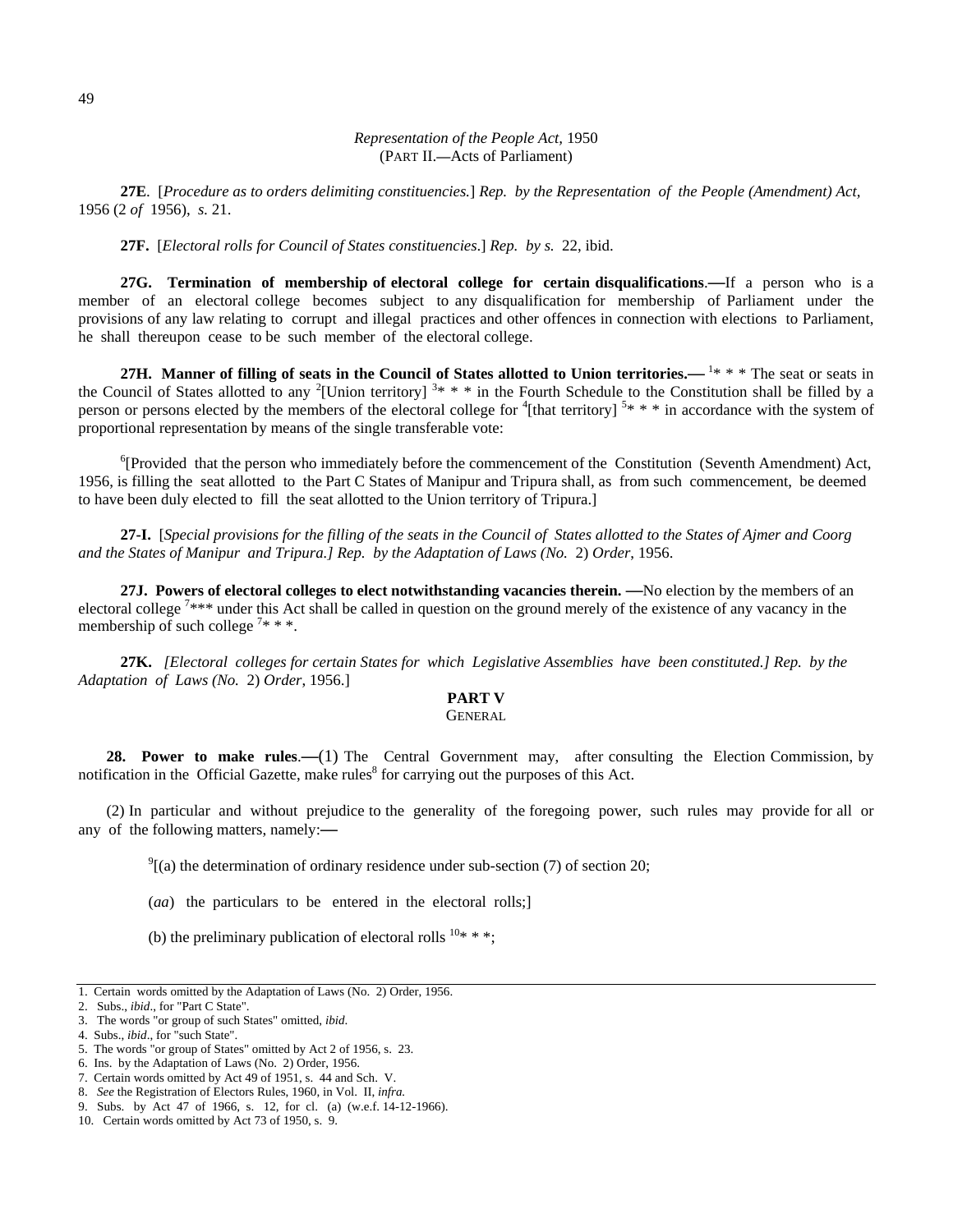(c) the manner in which and the time within which claims and objections as to entries in electoral rolls may be preferred;

 $*$   $*$   $*$   $*$   $*$   $*$   $*$   $*$ (*e*) the manner in which notices of claims or objections shall be published;

(*f*) the place, date and time at which claims or objections shall be heard and the manner in which claims or objections shall be heard and disposed of;

(*g*) the final publication of electoral rolls;

 $^{2}[(h)$  the revision and correction of electoral roll and inclusion of names therein;]<br> $^{3}[(hh)$  the procedure for proper verification of fects for emerging transposing or d

 $\frac{3}{(hh)}$  the procedure for proper verification of facts for amending, transposing or deleting any entry in the electoral rolls, under section 22;

(hhh) the procedure for proper verification of facts for inclusion of or striking off, names in the electoral rolls, under sub-section (2) of section 23;]

(*i*) any other matter required to be prescribed by this Act.

 $^{4}$ [(3) Every rule made by the Central Government under this Act shall be laid, as soon as may be after it is made, before each House of Parliament, while it is in session, for a total period of thirty days which may be comprised in one session or in two or more successive sessions, and if, before the expiry of the session immediately following the session or the successive sessions aforesaid, both Houses agree in making any modification in the rule or both Houses agree that the rule should not be made, the rule shall thereafter have effect only in such modified form or be of no effect, as the case may be; so, however, that any such modification or annulment shall be without prejudice to be validity of anything previously done under that rule.]

5 [**29. Staff of local authorities to be made available**.**—**Every local authority in a State shall, when so requested by the chief electoral officer of the State, make available to any electoral registration officer such staff as may be necessary for the performance of any duties in connection with the preparation and revision of electoral rolls.]

**30. Jurisdiction of civil courts barred**.**—**No civil court shall have jurisdiction**—**

(a) to entertain or adjudicate upon any question whether any person is or is not entitled to be registered in an electoral roll for a constituency; or

(b) to question the legality of any action taken by or under the authority of an electoral registration officer, or of any decision given by any authority appointed under this Act for the revision of any such roll.

6 [ 7 [**31. Making false declarations**.**—**If any person makes in connection with**—**

(a) the preparation, revision or correction of an electoral roll, or

(b) the inclusion or exclusion of any entry in or from an electoral roll,

a statement or declaration in writing which is false and which he either knows or believes to be false or does not believe to be true, he shall be punishable with imprisonment for a term which may extend to one year, or with fine, or with both.]

**32. Breach of official duty in connection with the preparation, etc., of electoral rolls**.—(1) If any electoral registration officer, assistant electoral registration officer or other person required by or under this Act to perform

 $1*$ 

<sup>1.</sup> Cl. (*d*) omitted by Act 20 of 1960, s. 3.

<sup>2.</sup> Subs. by Act 2 of 1956, s. 24, for cl. (*h*).

<sup>3.</sup> Ins. by Act 36 of 2010, s. 5 (w.e.f. 10-2-2011).

<sup>4.</sup> Subs. by Act 88 of 1976, s. 6, for sub-section (3).

<sup>5.</sup> Subs. by Act 2 of 1956, s. 25, for s. 29.

<sup>6.</sup> Ins. by Act 58 of 1958, s. 11.

<sup>7.</sup> Subs. by Act 20 of 1960, s. 4, for s. 31.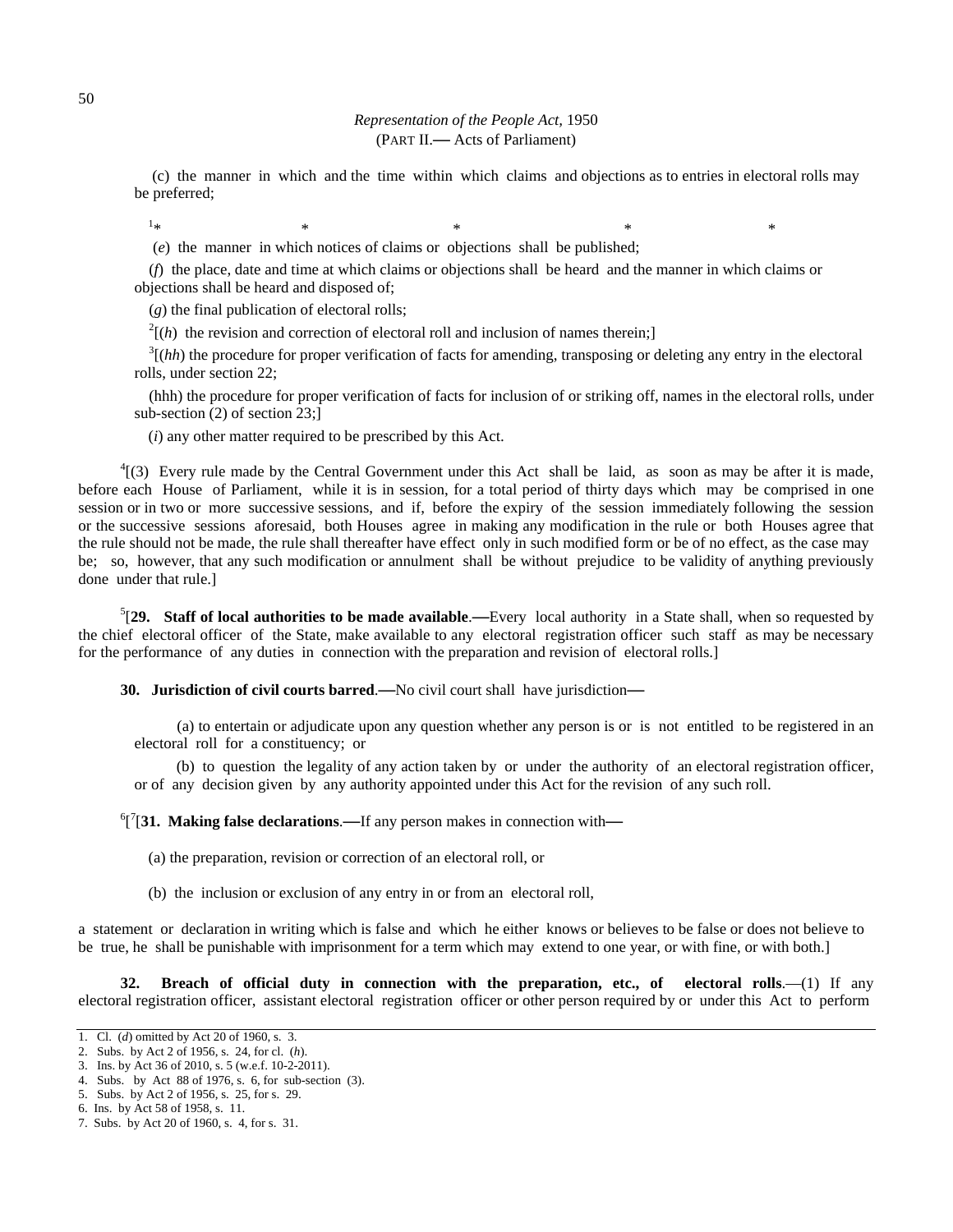any official duty in connection with the preparation, revision or correction of an electoral roll or the inclusion or exclusion of any entry in or from that roll, is without reasonable cause, guilty of any act or omission in breach of such official duty, he shall be punishable <sup>1</sup>[with imprisonment for a term which shall not be less than three months but which may extend to two years and with fine].

(2) No suit or other legal proceeding shall lie against any such officer or other person for damages in respect of any such act or omission as aforesaid.

(3) No court shall take cognizance of any offence punishable under sub-section (1) unless there is a complaint made by order of, or under authority from, the Election Commission or the Chief Electoral Officer of the State concerned.]

| Allocation of Seats in the House of the People |                         |                   |                                                       |                                                |                |                                     |                |  |
|------------------------------------------------|-------------------------|-------------------|-------------------------------------------------------|------------------------------------------------|----------------|-------------------------------------|----------------|--|
|                                                | Name of the State/Union |                   | Number of seats in the House as constituted in 2004   | Number of seats in the House as                |                |                                     |                |  |
| territory                                      |                         |                   | on the basis of the Delimitation of Parliamentary and | subsequently constituted as per the            |                |                                     |                |  |
|                                                |                         |                   |                                                       | Assembly Constituencies Order, 1976 as amended |                | Delimitation of Parliamentary       | and            |  |
|                                                |                         | from time to time |                                                       |                                                |                | Assembly Constituencies Order, 2008 |                |  |
|                                                |                         | Total             | Reserved for the                                      | Reserved<br>for<br>the                         | Total          | Reserved                            | Reserved for   |  |
|                                                |                         |                   | <b>Scheduled Castes</b>                               | <b>Scheduled Tribes</b>                        |                | for<br>the                          | the            |  |
|                                                |                         |                   |                                                       |                                                |                | Scheduled                           | Scheduled      |  |
|                                                |                         |                   |                                                       |                                                |                | Castes                              | Tribes         |  |
|                                                | 1                       | $\overline{2}$    | 3                                                     | $\overline{4}$                                 | 5              | 6                                   | $\overline{7}$ |  |
|                                                | <b>I. STATES</b>        |                   |                                                       |                                                |                |                                     |                |  |
| 1.                                             | Andhra Pradesh          | 42                | 6                                                     | 2                                              | 42             | 7                                   | 3              |  |
| 2.                                             | Arunachal Pradesh       | $\overline{2}$    |                                                       |                                                | $\overline{2}$ |                                     |                |  |
| 3.                                             | Assam                   | 14                | 1                                                     | 2                                              | 14             | 1                                   | $\overline{c}$ |  |
| 4.                                             | Bihar                   | 40                | 7                                                     |                                                | 40             | 6                                   |                |  |
| 5.                                             | Chhattisgarh            | 11                | 2                                                     | 4                                              | 11             | 1                                   | 4              |  |
| 6.                                             | Goa                     | $\overline{2}$    |                                                       |                                                | $\overline{2}$ |                                     |                |  |
| 7.                                             | Gujarat                 | 26                | $\overline{c}$                                        | 4                                              | 26             | $\overline{c}$                      |                |  |
| 8.                                             | Haryana                 | 10                | $\overline{c}$                                        |                                                | 10             | $\overline{c}$                      |                |  |
| 9.                                             | Himachal Pradesh        | 4                 | 1                                                     |                                                | $\overline{4}$ | 1                                   |                |  |
| 10.                                            | Jammu and Kashmir       | 6                 |                                                       |                                                | 6              |                                     |                |  |
| 11.                                            | Jharkhand               | 14                |                                                       | 5                                              | 14             | 1                                   | 5              |  |
| 12.                                            | Karnataka               | 28                | 4                                                     |                                                | 28             | 5                                   | $\overline{c}$ |  |
| 13.                                            | Kerala                  | 20                | 2                                                     |                                                | 20             | $\overline{c}$                      |                |  |
| 14.                                            | Madhya Pradesh          | 29                | 4                                                     | 5                                              | 29             | $\overline{4}$                      | 6              |  |
| 15.                                            | Maharashtra             | 48                | 3                                                     | 4                                              | 48             | 5                                   | 4              |  |
| 16.                                            | Manipur                 | $\overline{c}$    |                                                       | 1                                              | $\overline{2}$ |                                     | 1              |  |
| 17.                                            | Meghalaya               | $\overline{c}$    |                                                       |                                                | $\overline{c}$ |                                     | $\overline{c}$ |  |
| 18.                                            | Mizoram                 | 1                 |                                                       | 1                                              | 1              |                                     | 1              |  |
| 19.                                            | Nagaland                | 1                 |                                                       |                                                | 1              |                                     |                |  |
| 20.                                            | Orissa                  | 21                | 3                                                     | 5                                              | 21             | 3                                   | 5              |  |
| 21.                                            | Punjab                  | 13                | 3                                                     |                                                | 13             | 4                                   |                |  |
| 22.                                            | Rajasthan               | 25                | 4                                                     | 3                                              | 25             | 4                                   | 3              |  |
| 23.                                            | Sikkim                  | $\mathbf{1}$      |                                                       |                                                | $\mathbf{1}$   |                                     |                |  |
| 24.                                            | Tamilnadu               | 39                | 7                                                     |                                                | 39             | 7                                   |                |  |
| 25.                                            | Tripura                 | $\overline{c}$    |                                                       | 1                                              | $\overline{2}$ |                                     | 1              |  |
| 26.                                            | Uttarakhand             | 5                 |                                                       |                                                | 5              | 1                                   |                |  |
| 27.                                            | <b>Uttar Pradesh</b>    | 80                | 18                                                    |                                                | 80             | 17                                  |                |  |
| 28.                                            | West Bengal             | 42                | 8                                                     | 2                                              | 42             | 10                                  | 2              |  |
|                                                |                         |                   |                                                       |                                                |                |                                     |                |  |

 $^{2}$ [THE FIRST SCHEDULE (*See* section 3)

1. Subs. by Act 21 of 1996, s. 2, for certain words (w.e.f. 1-8-1996).

2. Subs. by Act 10 of 2008, s. 8, for Schedules I & II.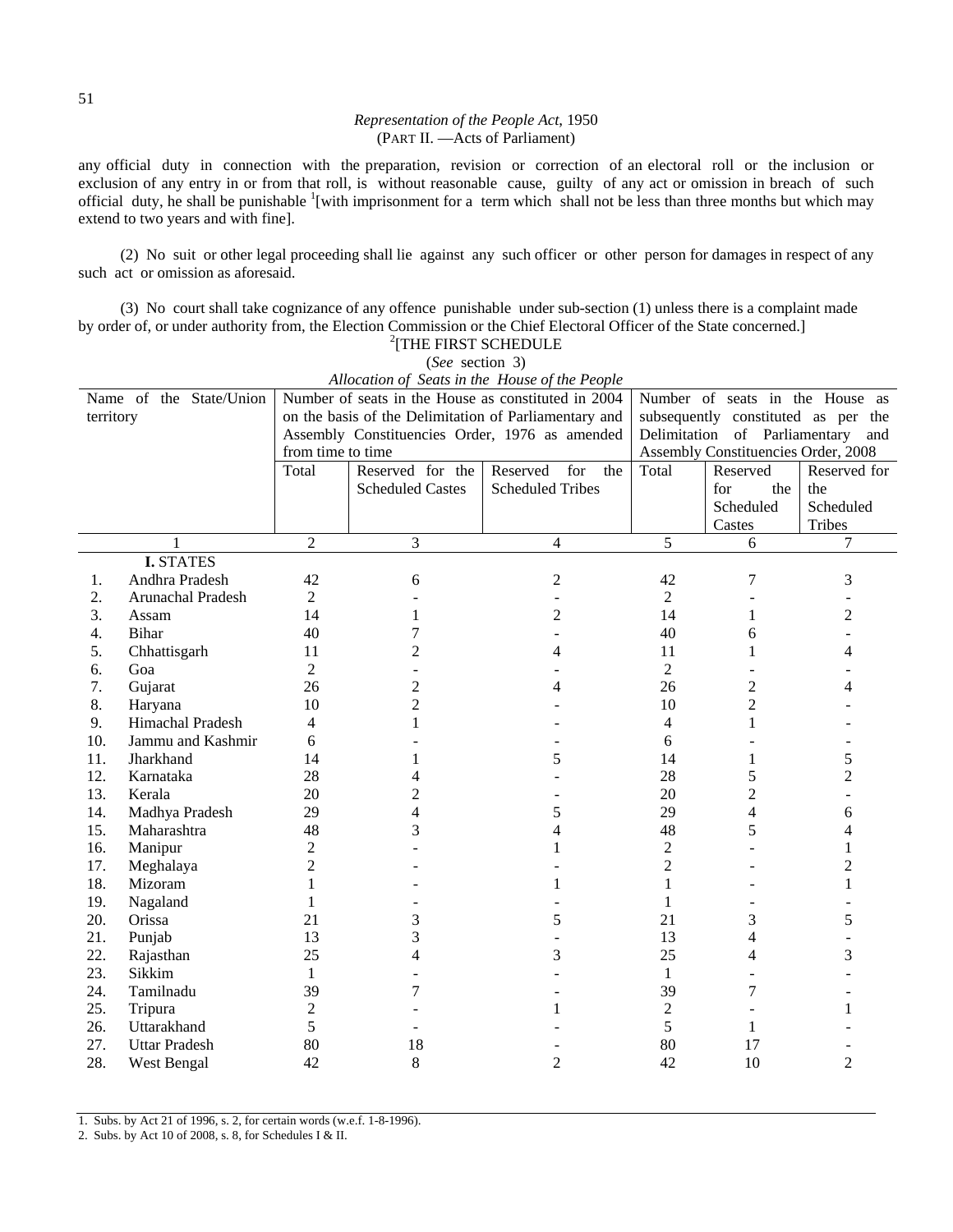| Representation of the People Act, 1950 |  |  |  |  |
|----------------------------------------|--|--|--|--|
|                                        |  |  |  |  |

|    | (PART II.-Acts of Parliament) |     |    |                |     |    |  |  |  |  |
|----|-------------------------------|-----|----|----------------|-----|----|--|--|--|--|
|    |                               |     |    |                |     | 6  |  |  |  |  |
|    | <b>II.</b> UNION TERRITORIES: |     |    |                |     |    |  |  |  |  |
| ., | Andaman and Nicobar Islands   |     |    |                |     |    |  |  |  |  |
| 2. | Chandigarh                    |     |    |                |     |    |  |  |  |  |
| 3. | Dadra and Nagar Haveli        |     |    |                |     |    |  |  |  |  |
| 4. | Delhi                         |     |    |                |     |    |  |  |  |  |
| 5. | Daman and Diu                 |     |    |                |     |    |  |  |  |  |
| 6. | Lakshadweep                   |     |    |                |     |    |  |  |  |  |
| 7. | Puducherry                    |     |    |                |     |    |  |  |  |  |
|    |                               | 543 | 79 | 4 <sup>1</sup> | 543 | 84 |  |  |  |  |

# THE SECOND SCHEDULE

(*See* sections 7 and 7A)

Total number of Seats in the Legislative Assemblies

|           | Name of the State/Union            |                | Number of seats in the House as constituted on the basis of                       |                             | Number of seats in the House as subsequently |                                                             |                                                      |  |
|-----------|------------------------------------|----------------|-----------------------------------------------------------------------------------|-----------------------------|----------------------------------------------|-------------------------------------------------------------|------------------------------------------------------|--|
| territory |                                    |                | the Delimitation of Parliamentary and Assembly                                    |                             |                                              |                                                             | constituted as per the Delimitation of Parliamentary |  |
|           |                                    | Total          | Constituencies Order, 1976 as amended from time to time<br>Reserved<br>for<br>the | Reserved<br>for<br>the      | Total                                        | and Assembly Constituencies Order, 2008<br>Reserved for the | Reserved for the                                     |  |
|           |                                    |                | <b>Scheduled Castes</b>                                                           | <b>Scheduled Tribes</b>     |                                              | Scheduled                                                   | <b>Scheduled Tribes</b>                              |  |
|           |                                    |                |                                                                                   |                             |                                              | Castes                                                      |                                                      |  |
|           |                                    | $\overline{c}$ | 3                                                                                 | $\overline{4}$              | 5                                            | 6                                                           | $\tau$                                               |  |
| 1.        | <b>I. STATES</b><br>Andhra Pradesh |                |                                                                                   |                             |                                              |                                                             |                                                      |  |
| 2.        | <b>Arunachal Pradesh</b>           | 294            | 39                                                                                | 15                          | 294                                          | 48                                                          | 19                                                   |  |
| 3.        | Assam                              | 60             | $\overline{\phantom{a}}$                                                          | 59                          | 60                                           |                                                             | 59                                                   |  |
|           |                                    | 126            | $\,8\,$                                                                           | 16                          | 126                                          | 8                                                           | 16                                                   |  |
| 4.        | Bihar                              | 243            | 39                                                                                | $\blacksquare$              | 243                                          | 38                                                          | $\overline{2}$                                       |  |
| 5.        | Chhattisgarh                       | 90             | 10                                                                                | 34                          | 90                                           | 10                                                          | 29                                                   |  |
| 6.        | Goa                                | 40             | $\mathbf{1}$                                                                      | $\overline{\phantom{a}}$    | 40                                           | $\mathbf{1}$                                                | $\blacksquare$                                       |  |
| 7.        | Gujarat                            | 182            | 13                                                                                | 26                          | 182                                          | 13                                                          | 27                                                   |  |
| 8.        | Haryana                            | 90             | 17                                                                                | $\bar{\phantom{a}}$         | $90\,$                                       | 17                                                          | $\overline{\phantom{a}}$                             |  |
| 9.        | Himachal Pradesh                   | 68             | 16                                                                                | $\ensuremath{\mathfrak{Z}}$ | 68                                           | 17                                                          | 3                                                    |  |
| 10.       | Jammu and<br>Kashmir*              | 76             | 6                                                                                 |                             |                                              |                                                             |                                                      |  |
| 11.       | Jharkhand                          | 81             | 9                                                                                 | 28                          | 81                                           | 9                                                           | 28                                                   |  |
| 12.       | Karnataka                          | 224            | 33                                                                                | $\overline{c}$              | 224                                          | 36                                                          | 15                                                   |  |
| 13.       | Kerala                             | 140            | 13                                                                                | $\mathbf{1}$                | 140                                          | 14                                                          | $\overline{2}$                                       |  |
| 14.       | Madhya Pradesh                     | 230            | 34                                                                                | 41                          | 230                                          | 35                                                          | 47                                                   |  |
| 15.       | Maharashtra                        | 288            | 18                                                                                | 22                          | 288                                          | 29                                                          | 25                                                   |  |
| 16.       | Manipur                            | 60             | $\mathbf{1}$                                                                      | 19                          | 60                                           | $\mathbf{1}$                                                | 19                                                   |  |
| 17.       | Meghalaya                          | 60             |                                                                                   | 55                          | 60                                           |                                                             | 55                                                   |  |
| 18.       | Mizoram                            | 40             |                                                                                   | 39                          | 40                                           |                                                             | $^{1}[39]$                                           |  |
| 19.       | Nagaland                           | 60             | $\overline{\phantom{a}}$                                                          | 59                          | 60                                           | $\overline{\phantom{a}}$                                    | 59                                                   |  |
| 20.       | Orrissa                            | 147            | 22                                                                                | 34                          | 147                                          | 24                                                          | 33                                                   |  |
| 21.       | Punjab                             | 117            | 29                                                                                | $\blacksquare$              | 117                                          | 34                                                          | $\overline{\phantom{a}}$                             |  |
| 22.       | Rajasthan                          | 200            | 33                                                                                | 24                          | 200                                          | 34                                                          | 25                                                   |  |
| 23.       | Sikkim                             | 32             | $\overline{2}$                                                                    | $12**$                      | 32                                           | $\overline{c}$                                              | $12**$                                               |  |
| 24.       | Tamilnadu                          | 234            | 42                                                                                | 3                           | 234                                          | 44                                                          | $\overline{2}$                                       |  |
| 25.       | Tripura                            | 60             | $\overline{7}$                                                                    | 20                          | 60                                           | 10                                                          | 20                                                   |  |
| 26.       | Uttarakhand                        | 70             | 12                                                                                | $\mathfrak{Z}$              | 70                                           | 13                                                          | $\overline{2}$                                       |  |
| 27.       | <b>Uttar Pradesh</b>               | 403            | 89                                                                                | $\blacksquare$              | 403                                          | 85                                                          |                                                      |  |
| 28.       | West Bengal                        | 294            | 59                                                                                | 17                          | 294                                          | 68                                                          | 16                                                   |  |
|           |                                    |                |                                                                                   |                             |                                              |                                                             |                                                      |  |

1. Subs. by Act 41 of 2009, s. 3, for "38" (w.e.f. 1-2-2010).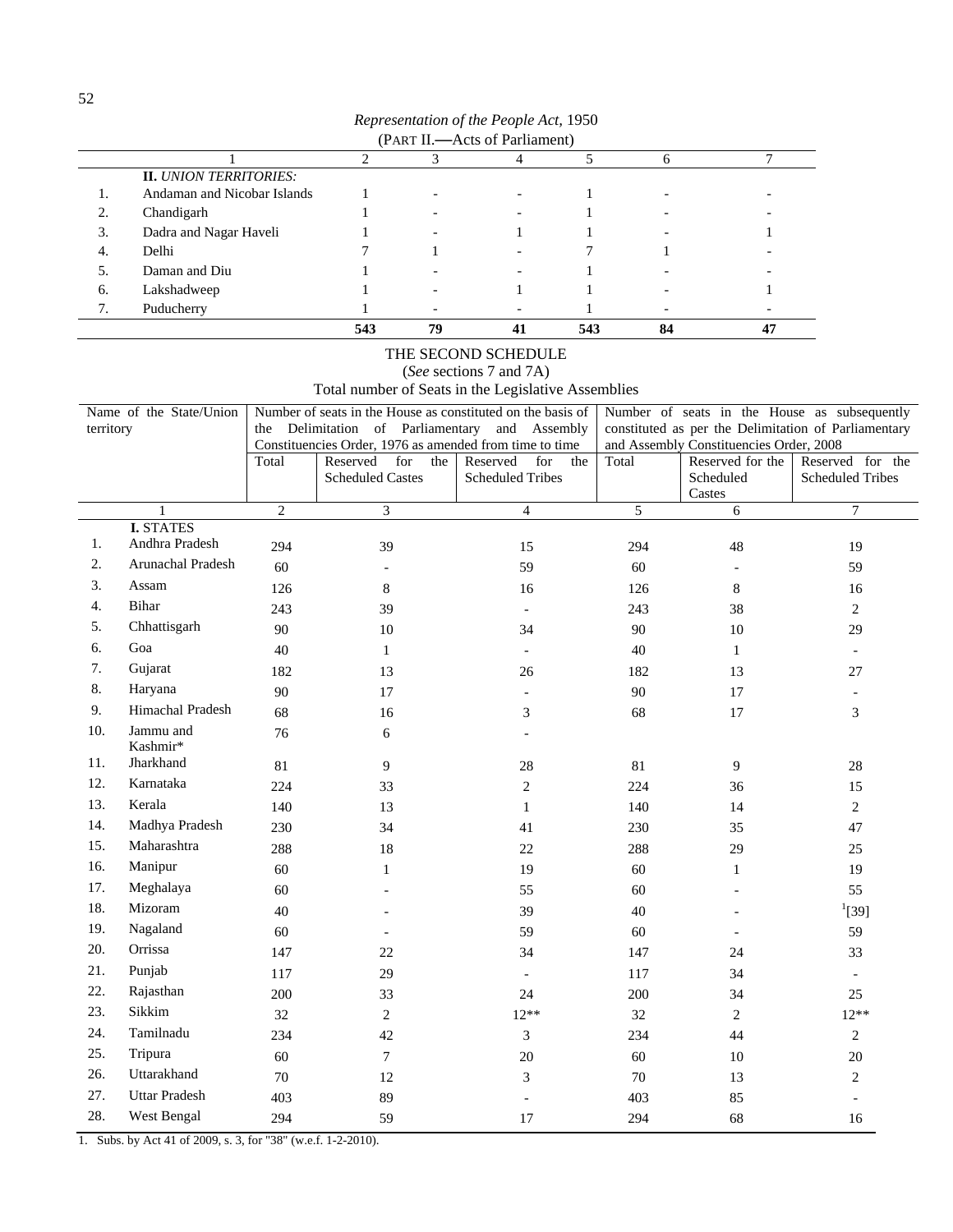|          | II. UNION TERRITORIES:: |    |                          |    |                          |
|----------|-------------------------|----|--------------------------|----|--------------------------|
| . .      | Delhi                   | 70 | $\overline{\phantom{a}}$ |    | $\overline{\phantom{a}}$ |
| <u>.</u> | Puducherry              | 3U |                          | 30 |                          |

\*Under the Constitution of Jammu and Kashmir, the number of seats in the Legislative Assembly of that State excluding the 24 seats earmarked for Pakistan occupied territory is 87 out of which 7 seats have been reserved for the Scheduled Castes in pursuance of the Jammu and Kashmir Representation of the People Act, 1957.

\*\*Reserved 1 seat for Sanghas and 12 seats for the Sikkimese of Bhutia Lepcha origin

|                                                |                 | Number to be elected or nominated under article 171(3) |                |                     |            |                |  |  |  |  |  |
|------------------------------------------------|-----------------|--------------------------------------------------------|----------------|---------------------|------------|----------------|--|--|--|--|--|
| Name of State                                  | Total<br>number | Sub-clause                                             | Sub-clause     | Sub-clause          | Sub-clause | Sub-clause     |  |  |  |  |  |
|                                                | of seats        | (a)                                                    | (b)            | (c)                 | (d)        | (e)            |  |  |  |  |  |
| $\mathbf{1}$                                   | $\overline{2}$  | 3                                                      | $\overline{4}$ | 5                   | 6          | $\overline{7}$ |  |  |  |  |  |
| $2[^3[1. \text{ Andhra}]$<br>Pradesh           | 90              | 31                                                     | 8              | 8                   | 31         | 12]            |  |  |  |  |  |
| $^{4}_{5\ast}$ [2.<br>Bihar                    | 75<br>$\ast$    | 24                                                     | 6<br>$\ast$    | 6<br>$\ast$         | 27         | 12]<br>$\ast$  |  |  |  |  |  |
| $6$ [3.] Madhya<br>Pradesh                     | 90              | 31                                                     | 8              | 8                   | 31         | 12             |  |  |  |  |  |
| $7*$                                           | $\ast$          |                                                        | $\ast$         | $\ast$              |            | $\ast$         |  |  |  |  |  |
| <sup>8</sup> [5.Maharashtra                    | 78              | 22                                                     | 7              | $\overline{7}$      | 30         | 12]            |  |  |  |  |  |
| $\frac{91}{11*}$ [6. <sup>10</sup> [Karnataka] | 75<br>∗         | 25                                                     | 7<br>$\ast$    | $\overline{7}$<br>∗ | 25         | 11]<br>$\ast$  |  |  |  |  |  |
| $12$ [7. Tamil Nadu                            | 78              | 26                                                     | 7              | 7                   | 26         | 12]            |  |  |  |  |  |
| $13$ [8. Uttar<br>Pradesh                      | $^{14}[100]$    | 36                                                     | $\,8\,$        | $8\,$               | $14$ [38]  | 10]            |  |  |  |  |  |
| $15**$                                         | $\ast$          |                                                        | $\ast$         | $\ast$              |            | $\ast$         |  |  |  |  |  |

<sup>1</sup>[THE THIRD SCHEDULE (*See* section 10) *Allocation of Seats in the Legislative Councils* 

1. Subs. by Act 37 of 1957, s. 12, for the Third Schedule.

2. Entry relating to Andhra Pradesh omitted by Act 34 of 1985, s. 5 (w.e.f. 1-6-1985).

3. Ins. by Act 1 of 2006, s. 4.

4. Subs. by Act 30 of 2000, s.17, for entry "2" (w.e.f. 15-11-2000).

5. Entry relating to Bombay omitted by Act 11 of 1960, s. 21 (w.e.f. 1-5-1960).

- 6. Renumbered by s. 21, *ibid*. (w.e.f. 1-5-1960).
- 7. Entry relating to Tamil Nadu omitted by Act 40 of 1986, s. 5 (w.e.f. 1-11-1986).

8. Ins. by Act 11 of 1960, s. 21 (w.e.f. 1-5-1960).

- 9. Subs. by Act 31 of 1987, s. 2.
- 10. Subs. by the Mysore State (Alteration of Name) (Adaptation of Laws on Union Subjects) Order, 1974, s. 3 and Sch., for "Mysore" (w.e.f. 1-11- 1973).
- 11. Entry relating to Punjab omitted by Act 46 of 1969, s. 5 (w.e.f. 7-1-1970).
- 12. Ins. by Act 16 of 2010, s. 4 (date yet to be notified).
- 13. Subs. by Act 29 of 2000, s.18 (w.e.f. 9-11-2000).
- 14. Subs. by Act 7 of 2004, s. 2, for "99" and "37", respectively.
- 15. Entry relating to West Bengal omitted by Act 20 of 1969, s. 5 (w.e.f. 1-8-1969).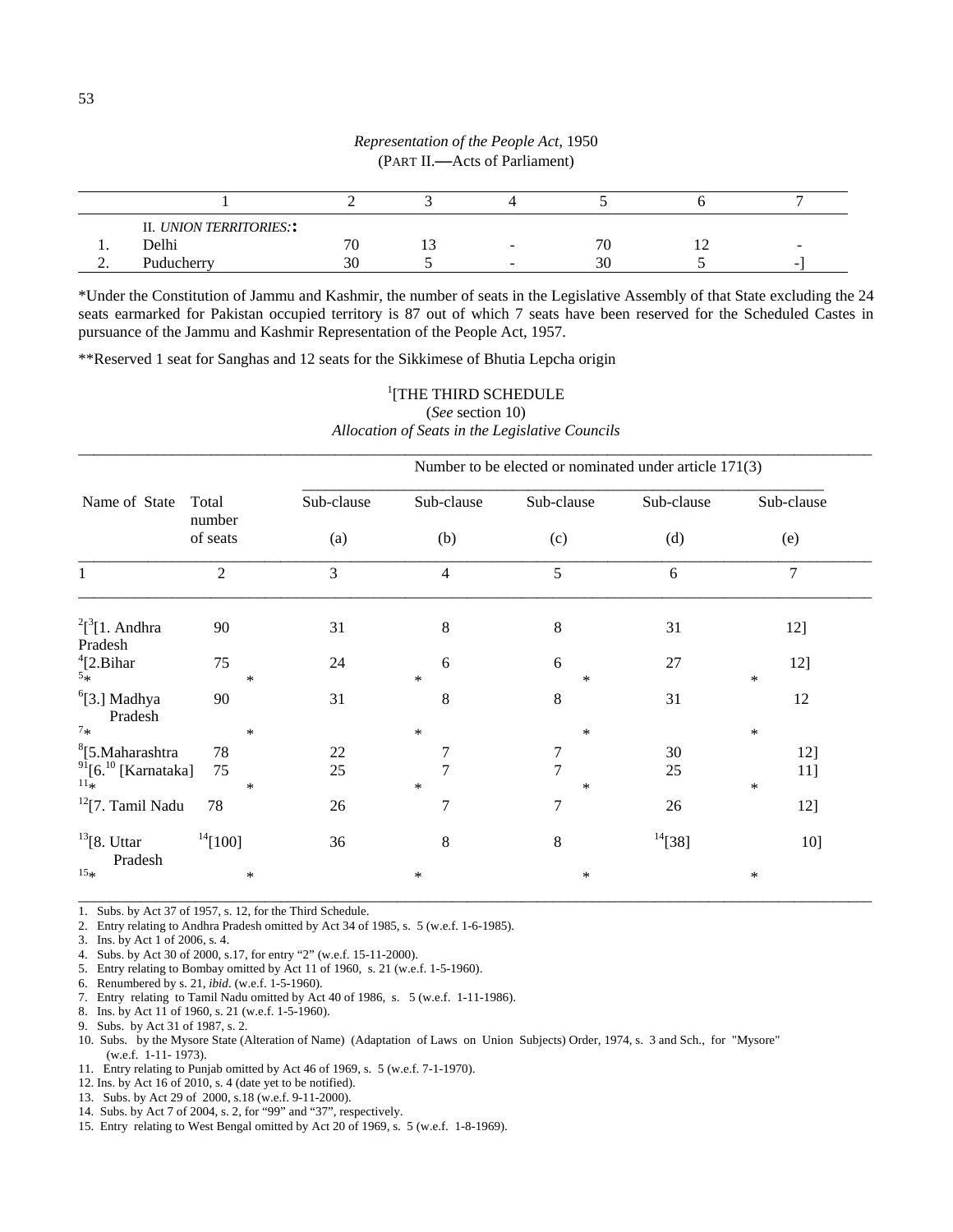# THE FOURTH SCHEDULE

[*See* section 27 (2)]

*Local authorities for purposes of elections to Legislative Councils* 

|                                        | $1*$                                                                                                                                                              | $\ast$ | $\ast$                       | $\ast$ | $\ast$ |  |  |
|----------------------------------------|-------------------------------------------------------------------------------------------------------------------------------------------------------------------|--------|------------------------------|--------|--------|--|--|
| 1.<br>2.<br>3.<br>4.<br>5.<br>6.       | Municipal Corporations.<br>Municipalities.<br>Nagar Panchayats.<br>Cantonment Boards.<br>Zila Praja Parishads.<br>Mandal Praja Parishads.]                        |        | <sup>2</sup> [ANDHRA PRADESH |        |        |  |  |
| 1.<br>2.<br>3.<br>4.<br>5.<br>6.<br>7. | Nagar Parishads.<br>Cantonment Boards.<br>Nagar Panchayats.<br>Zila Parishads.<br>Panchayat Samitis.<br>Nagar Nigams (Corporations).<br>Gram Panchayats.]<br>$4*$ | *      | $3$ [BIHAR<br>$\ast$         | $\ast$ | $\ast$ |  |  |
|                                        |                                                                                                                                                                   |        | $5$ [MADHYA PRADESH          |        |        |  |  |
| 2.<br>3.<br>4.<br>5.<br>6.<br>$7*$     | <sup>6</sup> [1. Municipalities.<br>Janapada Sabhas.<br>Mandal Panchayats.<br>Cantonment Boards.<br>Notified Area Committees.<br>Town Area Committees.]]          | $\ast$ | $\ast$                       | $\ast$ | $\ast$ |  |  |
|                                        |                                                                                                                                                                   |        |                              |        |        |  |  |
| $8$ [MAHARASHTRA                       |                                                                                                                                                                   |        |                              |        |        |  |  |
|                                        | <sup>9</sup> [1. Municipalities.<br>2. Contonment Boards.<br>10 <sub>3</sub><br>4. Zilla Parishad.]]                                                              | $\ast$ | $\ast$                       | $\ast$ | $\ast$ |  |  |

1. The heading "Andhra Pradesh" and the entries relating thereto omitted by Act 34 of 1985, s. 5 (w.e.f. 1-6-1985).

2. Ins. by Act 1 of 2006, s. 4.

3. Subs. by Act 6 of 2003, s. 2., "for "BIHAR" (w.e.f. 6-1-2003).

4. The heading "Bombay" (that is, Maharashtra) and the entries relating thereto omitted by Act 40 of 1961, s. 6 (w.e.f. 20-9-1961).

5. Ins. by the Adaptation of Laws (No. 2) Order, 1956.

6. Subs. by Act 37 of 1957, s. 12, for the former entries.

7. The heading "Tamil Nadu" and the entries relating thereto omitted by the Tamil Nadu Legislative Council (Abolition) Act, 1986, s. 5 (w.e.f. 1-11-1986).

8. Ins. by Act 40 of 1961, s. 6 (w.e.f. 20-9-1961).

9. Subs. by Act 2 of 1963, s. 2, for the former entries.

10. Entry "3. Town Committees." omitted by Act 21 of 1989, s. 5.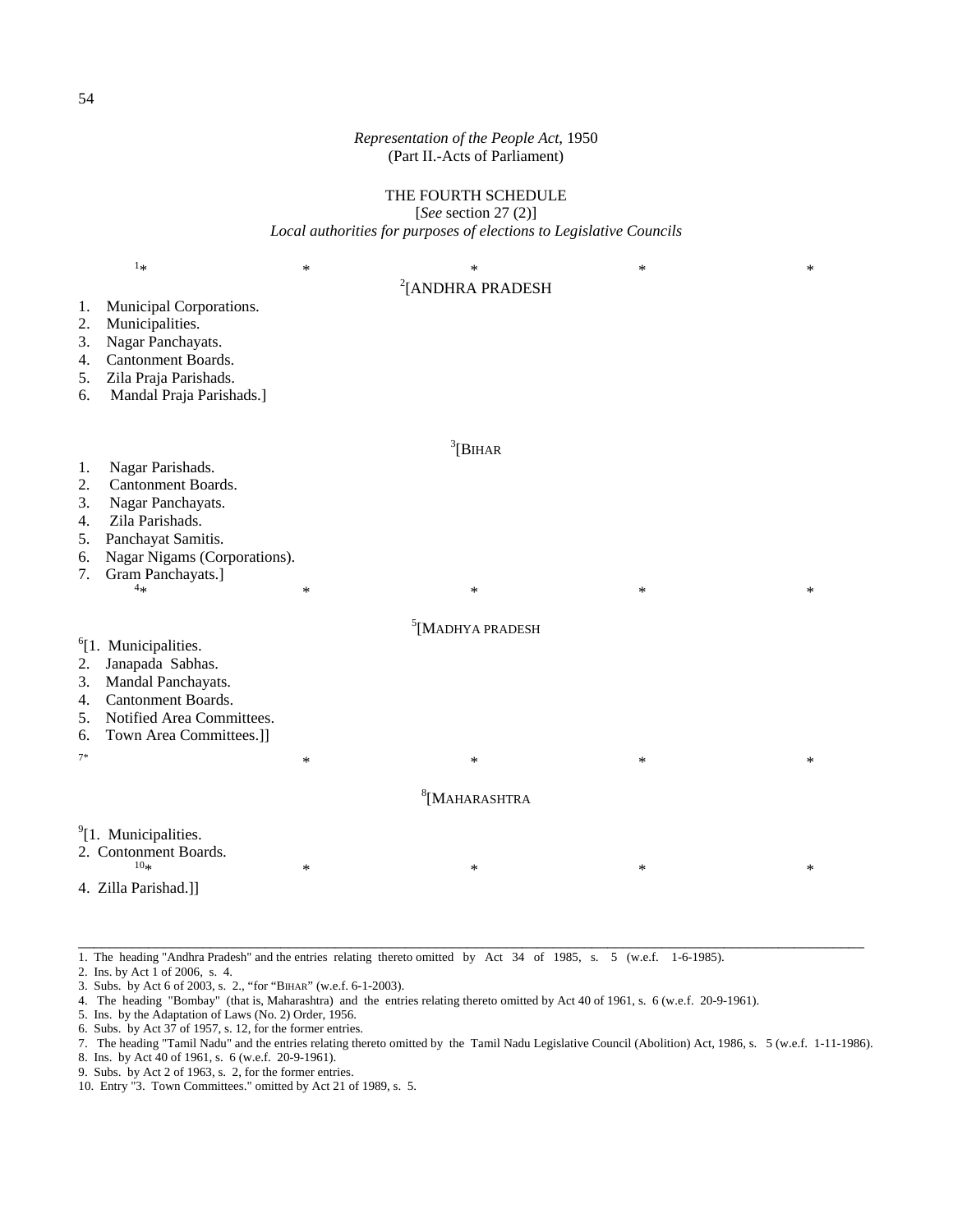# <sup>1</sup>[KARNATAKA]

<sup>2</sup>[1. City Municipal Corporations.  ${}^{1}$ [KARNATAKA]

- 2. City Municipal Councils.
- 3. Town Municipal Councils.
- 4. Town Panchayats.
- 5. Zilla Panchayats.
- 6. Taluk Panchayats.
- 7. Grama Panchayats.
- 8. Cantonment Boards.]]

 $3*$  $*$   $*$   $*$   $*$   $*$   $*$   $*$   $*$ 

# 4 [TAMIL NADU

1. Municipalities as referred to in article 243Q of the Constitution.

2. Panchayat Union Councils.

3. Cantonment Board.

4. District Panchayats referred to in the Tamil Nadu Panchayat Act, 1994 (Tamil Nadu Act 21 of 1994)]

<sup>1.</sup> Subs. by the Mysore State (Alteration of Name) (Adaptation of Laws on Union Subjects) Order, 1974, s. 3 and Sch., for "Mysore" (w.e.f. 1-11- 1973).

<sup>2.</sup> Subs. by Act 29 of 1996, s. 2, for "the entries 1 to 5".

<sup>3.</sup> Entry relating to Punjab omitted by Act 46 of 1969, s. 5 (w.e.f. 7-1-1970).

<sup>4.</sup> Ins. by Act 16 of 2010, s. 4 (date yet to be notified).